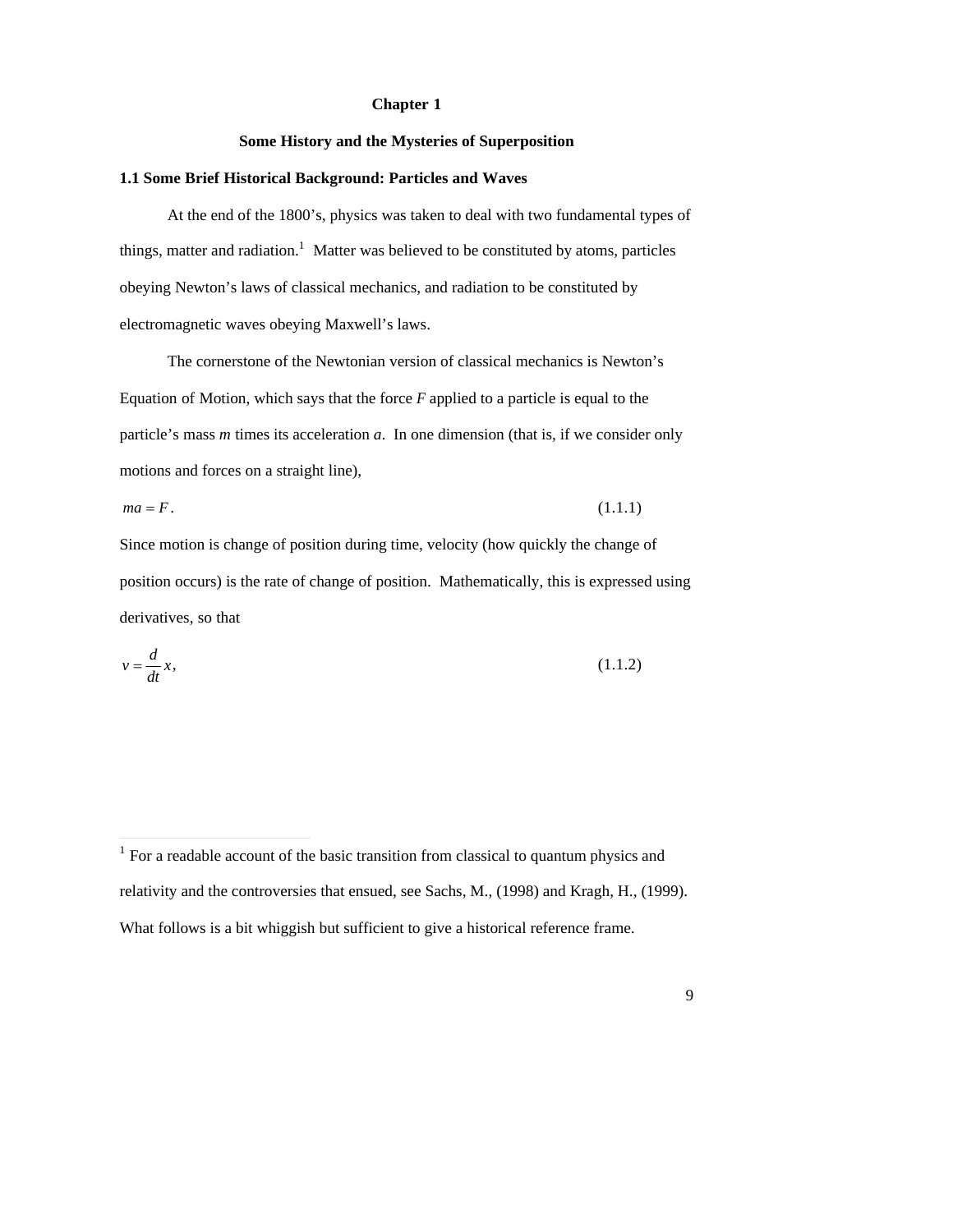where  $\nu$  is velocity.<sup>2</sup> In other words, velocity is obtained by taking the (first) derivative of position (represented by *x*) with respect to time (represented by *t*).

As velocity is the rate of change of position, so acceleration *a* is the rate of change of velocity; in other words, acceleration determines how quickly velocity changes.

Hence,

$$
a = \frac{d}{dt}v.\tag{1.1.3}
$$

By plugging (1.1.2) into (1.1.3), we obtain

$$
a = \frac{d}{dt} \left( \frac{d}{dt} x \right),\tag{1.1.4}
$$

which is usually expressed as

$$
a = \frac{d^2}{dt^2}x.\tag{1.1.5}
$$

In other words, acceleration is the rate of change of the rate of change of position. By

plugging  $(1.1.5)$  into  $(1.1.1)$ , we get

$$
m\frac{d^2}{dt^2}x = F,
$$
\t(1.1.6)

the standard formulation of the Equation of Motion. If we define the momentum *p* of a

particle as

$$
p = mv, \tag{1.1.7}
$$

we can rewrite (1.1.6) as

$$
\frac{d}{dt}p = F,\tag{1.1.8}
$$

appendix 1.

<sup>&</sup>lt;sup>2</sup> For a brief introduction to derivatives (which is not really needed at this stage), see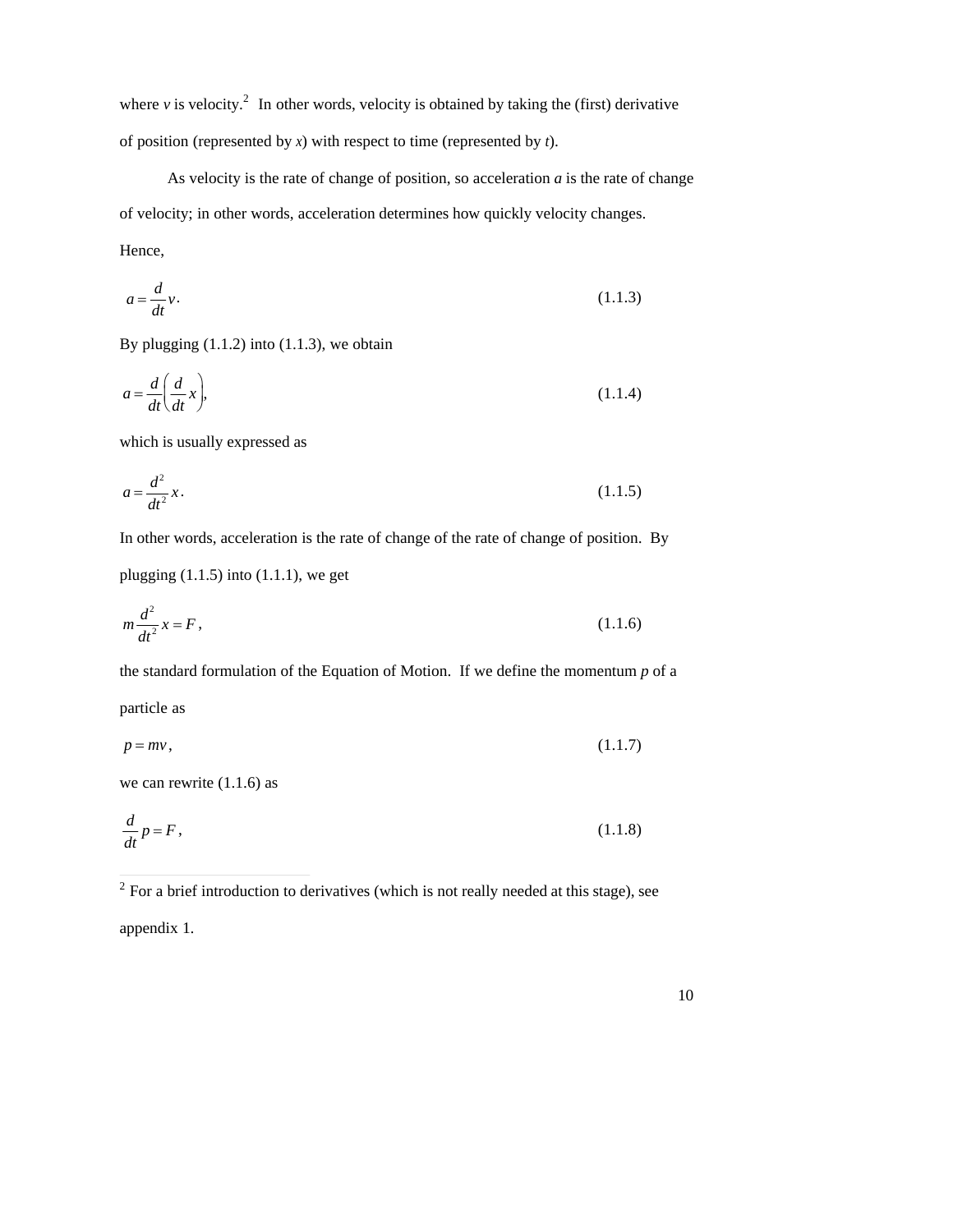which says that the force applied on the particle is equal to the change of momentum.

In principle, any mechanical problem can be solved as follows. First, by a study of the situation one determines the force *F* acting on the particle and plugs it into (1.1.6). Then, one solves (1.1.6). For mathematical reasons that need not concern us, it is possible to obtain a solution that fits the particle only by providing two extra pieces of information, namely, the position and velocity of the particle at a time *t*. Finally, one ends up with an equation that gives the position of the particle at *any* time, namely, the two pieces of information that completely determine the mechanical status of the particle.<sup>3</sup>

Maxwell's equations, which determine the behavior of electromagnetic waves, are mathematically too complex for us to tackle. However, we can understand the basic ideas associated with waves by considering mechanical waves. A wave occurs when a disturbance propagates from a location to another; for example, if one plucks a taut string once, one produces a pulse that travels along the string while retaining its shape. Obviously, the pulse travels because each particle in the string transmits its motion to the next one. All mechanical waves propagate through the motion of the particles in a medium such as air, water, or a string. Depending on the motion of the particles, a wave is transverse (the particles oscillate up and down perpendicularly to the motion of the

 $\frac{3}{3}$  We have assumed throughout that the mass of the particle does not change. In addition, in practice determining the force to be plugged into  $(1.1.6)$ , or solving  $(1.1.6)$  may be very hard or downright impossible. Then, one uses other methods, often involving conservation laws such as the laws of conservation of mechanical energy or of momentum.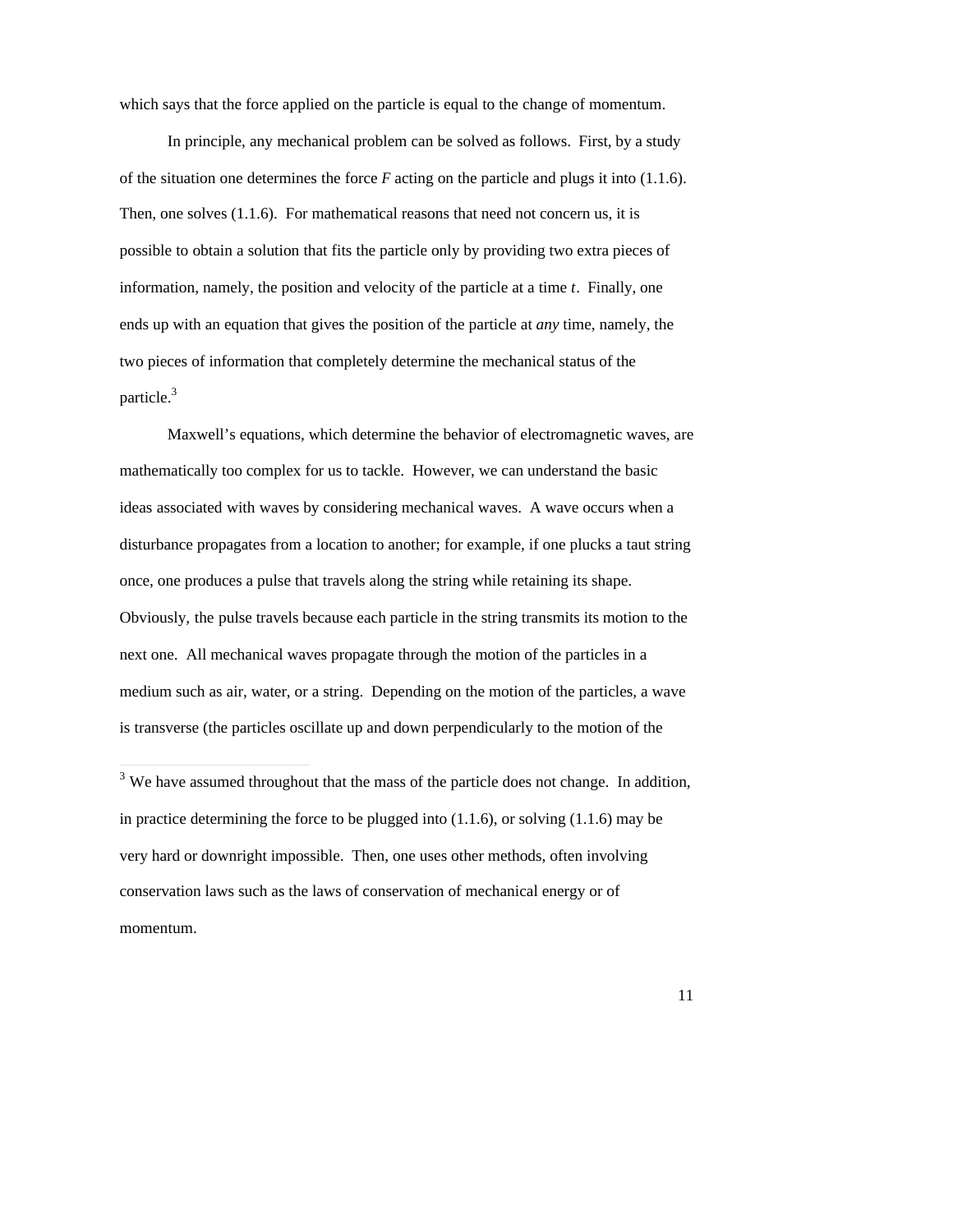wave) or longitudinal (the particles oscillate back and forth along the motion of the wave). For example, ordinary water waves or waves produced by plucking a string are transversal. By contrast, pressure waves in a tube caused by pushing a piston back and forth, or sound waves in the air are longitudinal.

A periodic wave is one that results from a displacement of the medium at regular intervals. For example, imagine a device that bobs up and down perpendicularly to the surface of a calm pond with frequency  $f$  (that is, in one second it bobs up and down  $f$ times) and therefore period  $T = 1/f$  (that is, it performs one whole bobbing cycle in water molecules next to it and they in turn will transmit the motion to other molecules  $T = 1/f$  seconds). Obviously, as the device moves up and down, it will displace the and so on. In short, all the molecules in the water will execute, successively, the same (harmonic) motion as the body, thus producing a train of concentric waves radiating away from the device. The wavelength  $\lambda$  is the distance between two successive crests (or troughs). Since a wave takes time *T* to move from the position occupied by a crest to that occupied by the next crest, it moves along the *x*-axis with velocity

$$
v = \frac{\lambda}{T} = \lambda f. \tag{1.1.9}
$$

When two waves encounter, they behave in remarkable ways. First, they do not change each other; rather, they go though each other: each wave propagates as if the others were not there in spite of the fact that they combine. Second, waves obey the principle of *superposition*: when two waves simultaneously arrive at a place, the resultant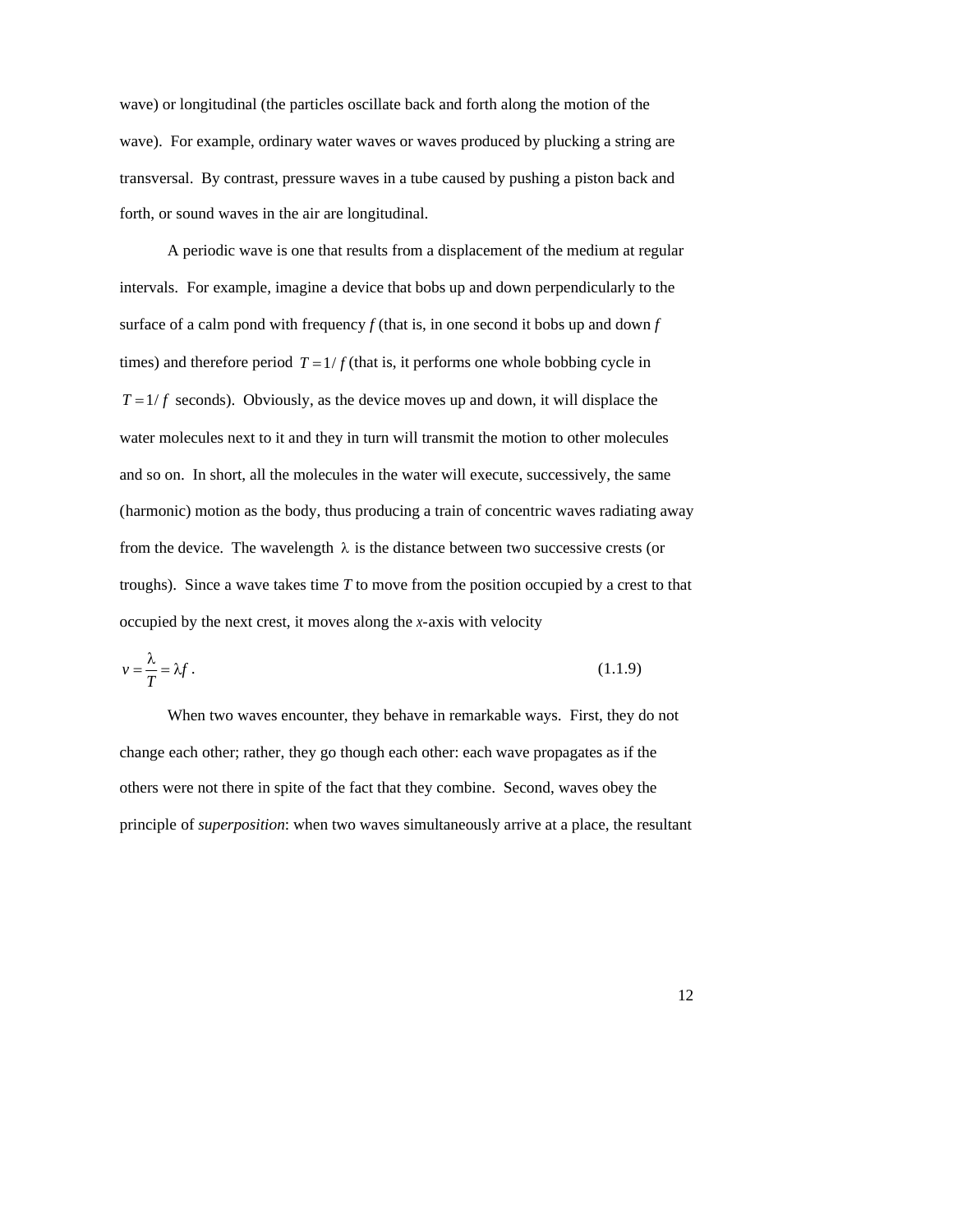wave is the (vector) sum of the two individual waves.<sup>4</sup> For example, imagine that a second device identical to the first is at work somewhere else in the pond and that a wave from the first device meets a wave from the second device. If the two waves are completely in phase (they meet crest to crest and trough to trough), their sum is a wave of twice the amplitude (the height) of the original waves, a case of total constructive interference. By contrast, if the two waves are totally out of phase (they meet crest to trough), the result is a flat surface, a case of total destructive interference. Obviously, when the waves have different amplitudes or are slightly out of phase neither constructive nor destructive interference will be so dramatic.

# **1.2 Light**

Superposition played a crucial part in the debate on the nature of light, a source of controversy since the beginning of the scientific revolution, with the followers of Newton holding that light is a stream of corpuscles and those of Huygens that it is a wave.<sup>5</sup> Followers of Huygens could argue that two intersecting beams of light continue to propagate as if the other were not there, a fact easily explained in terms of wave but apparently incompatible with the corpuscular theory. Newtonians noted that waves can "bend" around corners (the phenomenon of diffraction): immediately after a water wave passes through a slit, it starts spreading out again. Since we hear around corners, sound is

<sup>&</sup>lt;sup>4</sup> This is not true in some cases, however. For example, when the waves are very intense, the principle may fail for reasons that need not concern us.

 $\frac{5}{5}$  Newton's own position, however, is complex, and probably best understood as a mixture of wave and corpuscularian theories.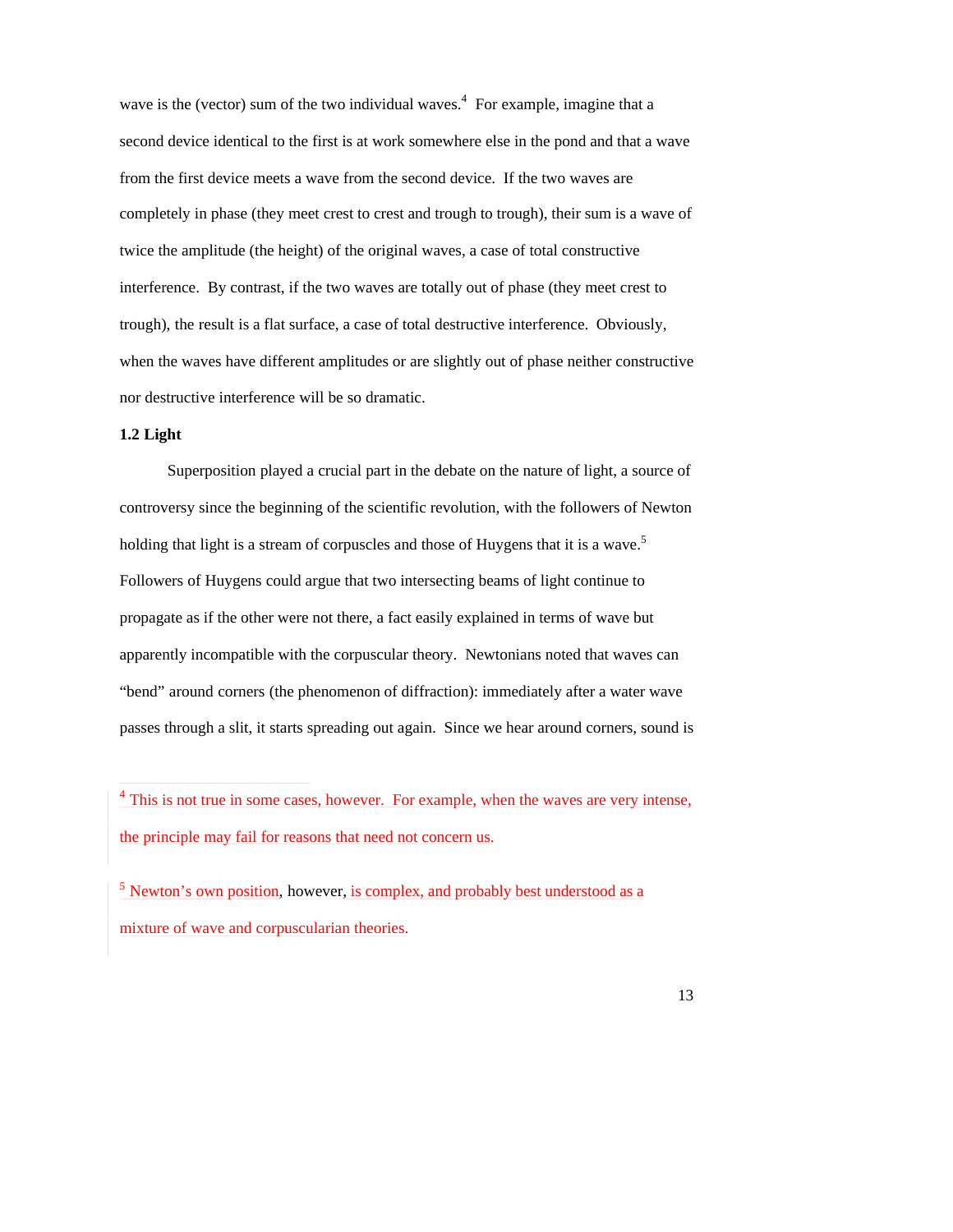obviously a wave, but equally, since we do not see around corners, light must be a particle. Of course, one could argue that light does not go around corners because its wavelength is very small, but this is hardly a piece of evidence for the wave theory of light. Partially because of Newton's prestige, his followers won the day, but by the beginning of the 1800's the evidence that light is a wave became stronger and stronger.

Let us imagine a device that with great force randomly throws very hard marbles over a large angular spread against a barrier with two slits A and B just wide enough to let a marble pass and equidistant form the marble-thrower (Fig. 1).<sup>6</sup> Behind the barrier, at a distance much greater than that between the two slits, is a plate P capable of detecting where a marble hits.



**Figure 1**

-

Suppose now that we cover slit A and use a grid of equal squares over P to determine the ratio between how many marbles have arrived in each square and the total number of hits all over P. In other words, suppose we determine the probability distribution of the hits of the marbles against P. What we get is a plot roughly like (a) with the maximum probability located about the point on P joined by a straight line to the marble-throwing device. If we cover slit A, open slit B, and repeat the experiment, we get a plot roughly

<sup>&</sup>lt;sup>6</sup> See Feynman, R. P., Leighton, R. B., Sands, M., (1963), vol. III, sections 1.2 and 1.3.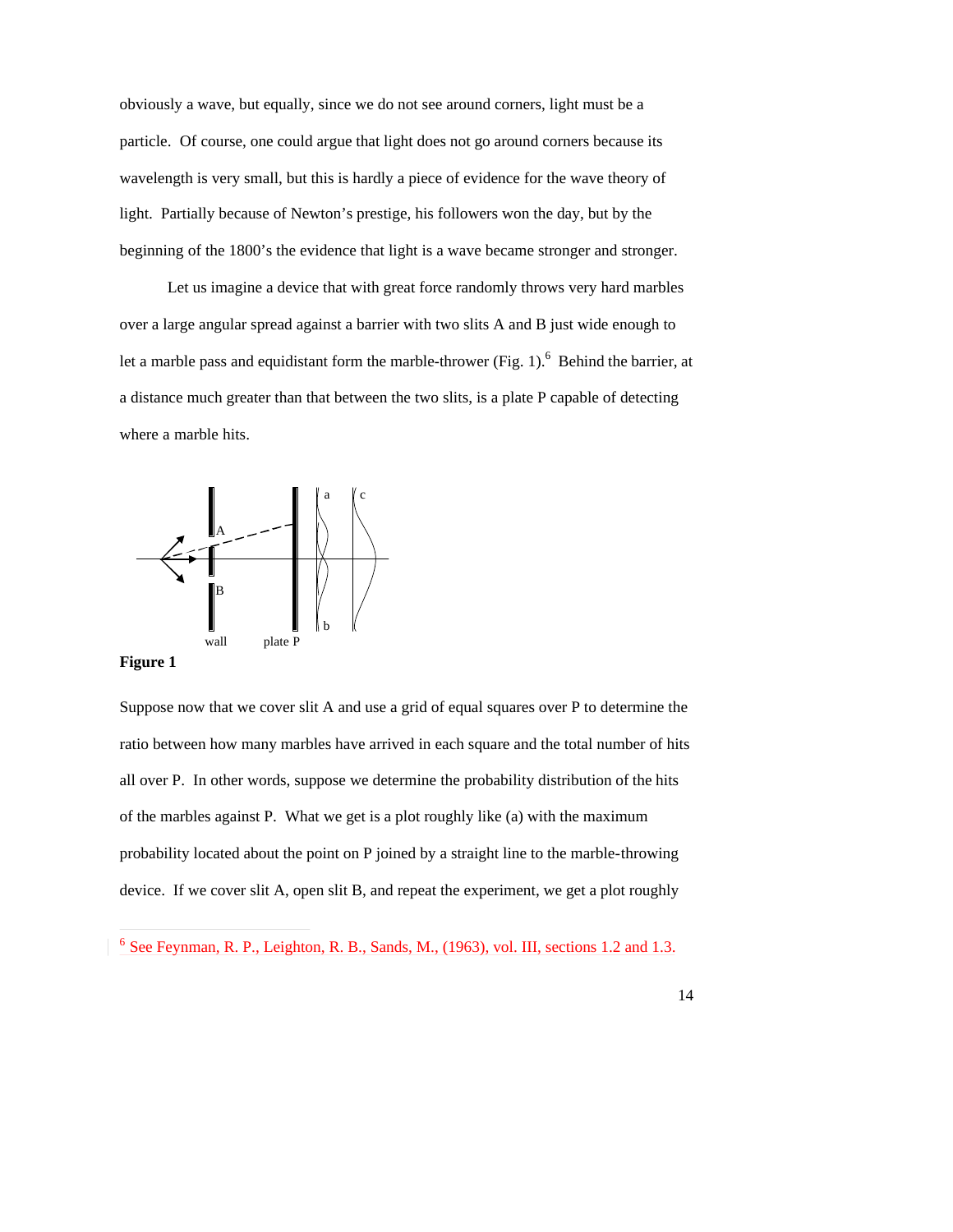like (b). If we open both slits, the probability distribution looks like figure (c), the sum of the two separate probability distributions.

If we repeat the experiment with light, a version of the two-slit interference experiment performed by Young in 1800, the results are quite different. The marble thrower is replaced with monochromatic light (light made up of waves of the same frequency) emerging from very narrow slit S. Behind the barrier, is a screen P (Fig. 2).





If we cover slit B, the plot for the light pattern on P is given by (a), and if we cover slit A the plot is given by (b). These two patterns are roughly similar to those of the marbles. However, if we open both slits, the plot is given by (c), which is *not* the sum of (a) and (b). In other words, what one observes on the screen is quite remarkable, namely, a pattern of alternate bright and dark lines, with the brightest line at the center of the screen, directly opposite the midpoint between A and B.

Although in the early 1800's the interpretation of these results was controversial, we can see that the light pattern on the screen is easily explained in terms of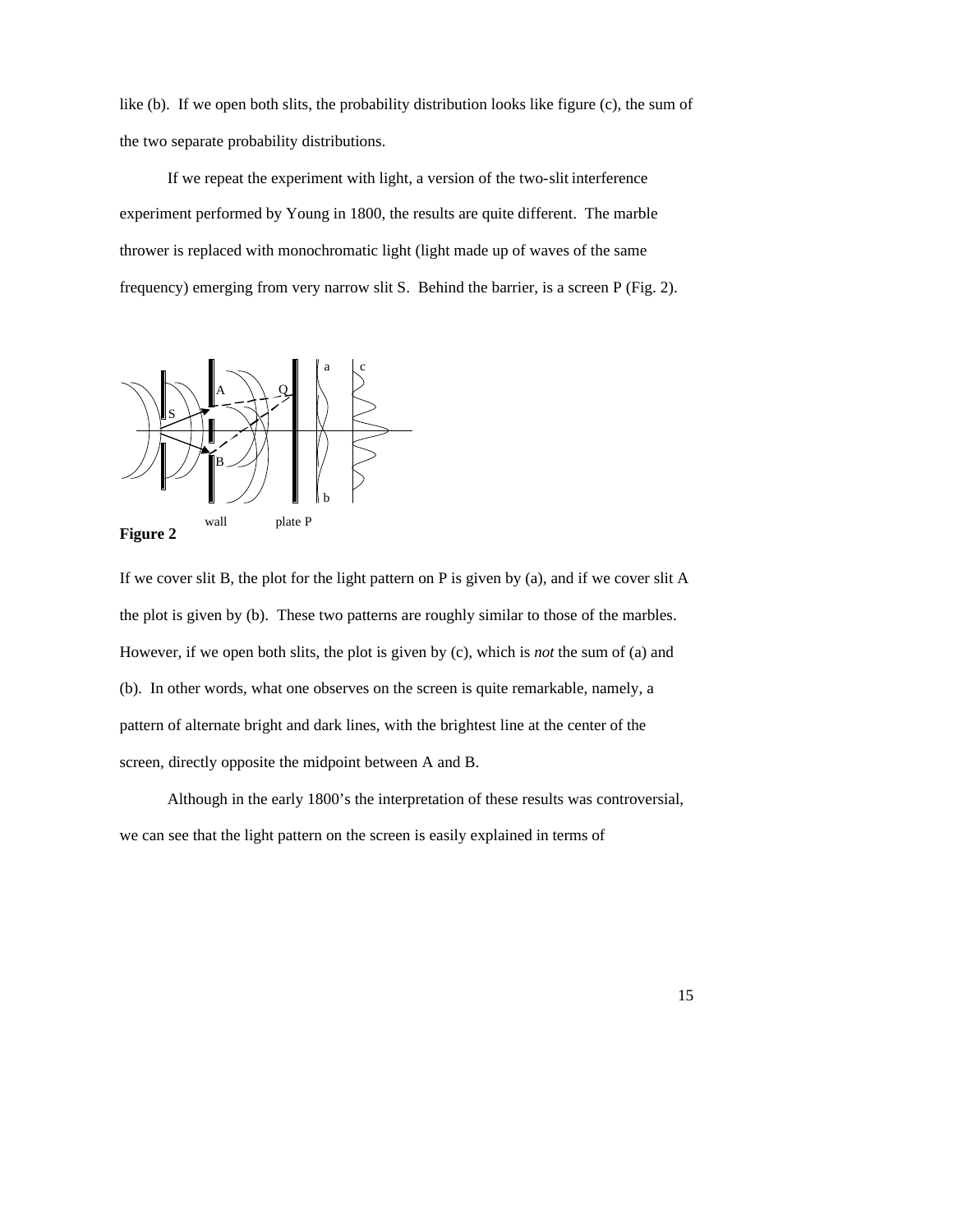superposition of waves.<sup>7</sup> Since all the light is monochromatic and comes from the same source, it emerges form S as a train of coherent waves, namely waves of identical frequency, wavelength, and in phase. Moreover, as A and B are equidistant from S, the waves emerging from them are in phase as well because they traveled the very same distance. However, they need not arrive at a point Q on the screen in phase because Q need not be equidistant from A and B (Fig. 2). Superposition takes over, creating the pattern of alternate bright and dark lines on the screen. By the end of the 1800's, the view that light is a wave was completely accepted, especially after Maxwell had managed to show that it is a type of electromagnetic wave.<sup>8</sup>

## **1.3 Photons**

Classical physics, with its separation between particles and waves, was very successful; however several issues remained unresolved, two of which were directly relevant to the birth of quantum mechanics. The first issue centered on the black body radiation. Anyone who has ever fired clay pots knows that the inside of the very hot oven in which the firing occurs glows. Suppose now that we allow the oven to reach a certain temperature and then make a small hole in its side to study the radiation it emits. Crudely, we peep inside the oven. It turns out the color of the light emitted depends on

<sup>7</sup> 'Easily' is the operative word here. After Young's experiment, supporters of the corpuscularian view introduced a diffraction force that gave some account of the new results. However, the move was excessively ad hoc and added complexity to their theory.

<sup>8</sup> So, light is not a mechanical but an electromagnetic wave that can propagate in a vacuum, a feat impossible for any mechanical wave.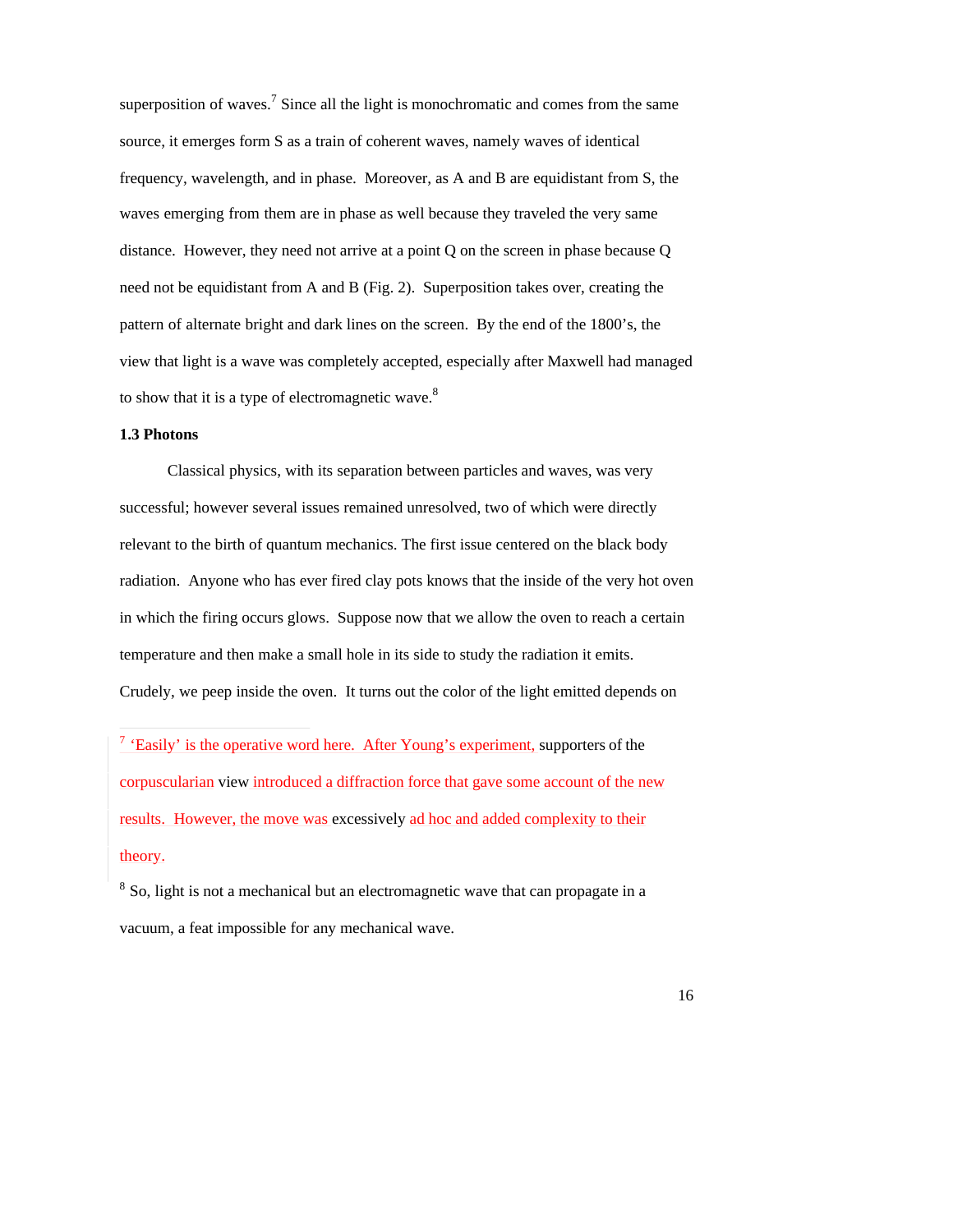the temperature; we start with orange, then red, then yellow, and finally white. Why? Qualitatively, classical physics tried to explain the phenomenon by saying that as the oven gets hotter and hotter, the particles making up the oven vibrate at greater and greater frequency, with continuous transition from a frequency to another, producing corresponding waves in the electromagnetic field that we perceive as colored light. The problem was that the quantitative aspect of this view predicted that the oven would emit a blue glow at all temperatures.

In 1900, Plank solved the problem by making a radically new assumption: the energy exchange between matter and radiation takes place by discrete and indivisible quantities, *quanta* of energy. He showed that if we assume that the quantum of energy is proportional to the radiation frequency *f* so that  $E = hf$ , then as long as *h* is a constant of value

$$
h = 6.626 \times 10^{-34} \,\text{J} \cdot \text{s},\tag{1.3.1}
$$

-

the theory could be made to agree with experience.<sup>9</sup> His work broke with the classical view that energy comes in a continuum and that consequently a particle can have any amount of energy; largely for this reason, it did not meet with much approval.

<sup>&</sup>lt;sup>9</sup> Note that the value of *h* is unimaginably small. " $J$ " is the symbol for the joule, the unit of measurement of work. Work, in one dimension, is force times displacement, and therefore one joule is the work done by the force of one newton during the displacement of one meter:  $1J = 1N \cdot 1m$ . The newton (*N*) is the unit of measure of force. One newton mass of one kilogram:  $1N = 1kg \cdot 1m/s^2$ . is the force necessary to impart the acceleration of one meter per second per second to a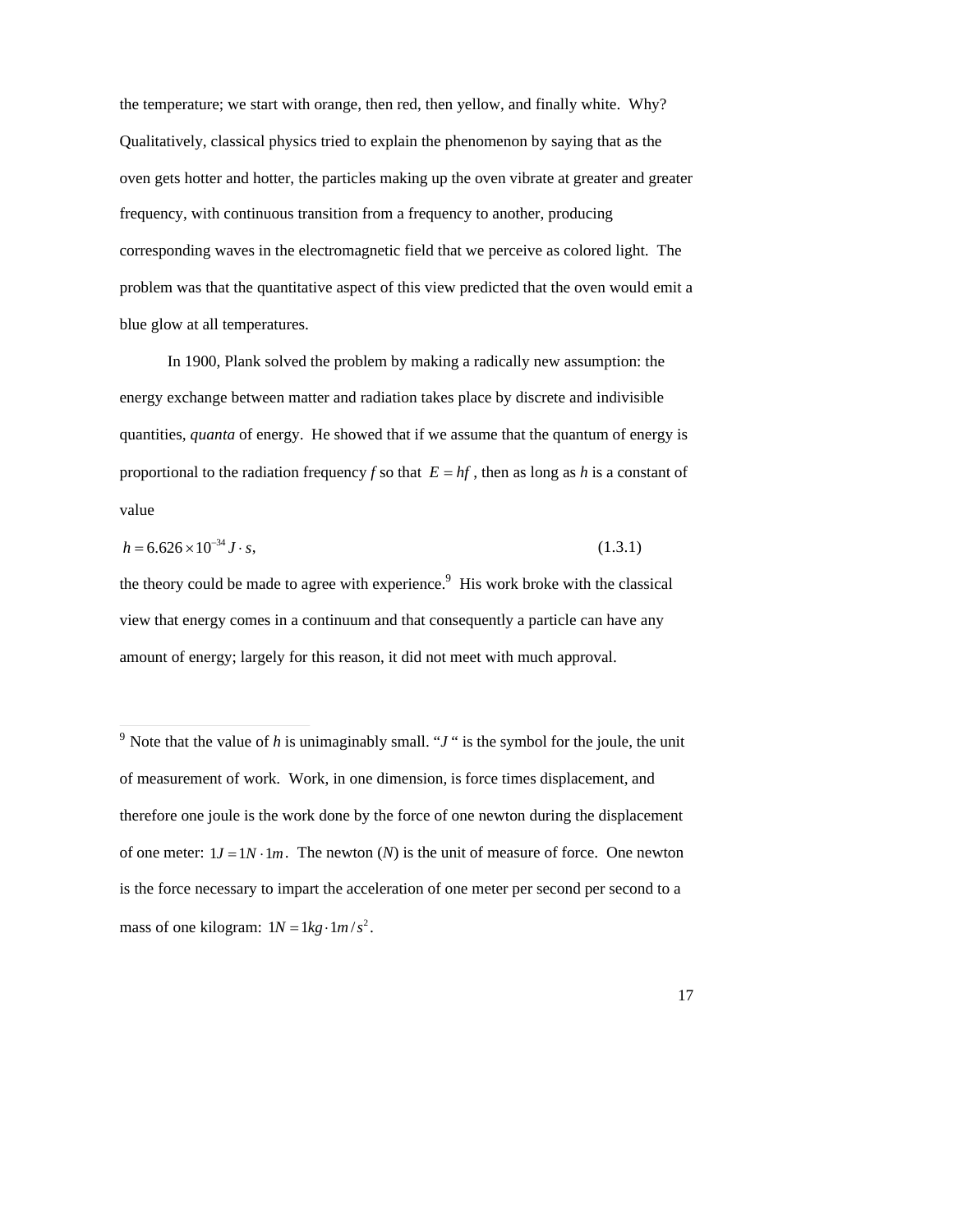However, in 1905 Einstein gave Plank's idea a radical twist in order to explain, among other phenomena, the photoelectric effect. When light falls on a metal plate, electrons are emitted from it. Qualitatively, this was not difficult to explain. Electrons were taken to be awash in the electromagnetic field of their atoms, and since light is just an electromagnetic wave it would trouble the waters of the electromagnetic field, as it were, thus causing some electrons to be bounced off. The problem was that the speed (actually, the kinetic energy) of these ejected electrons does not depend on the intensity of the light but only on its frequency (its color). Increasing the light intensity (troubling the magnetic waters more strongly, as it were) just increases the number of electrons bounced off, *not* their energy.

Einstein proposed that light consists of a beam of photons, corpuscle-like packets of energy

$$
E = hf, \tag{1.3.2}
$$

where *f* represents the frequency of the light wave traveling at the speed of light. When a photon hits an electron in the metal, it is completely absorbed, transmitting its whole energy to the electron. In order to leave the metal, the electron must do a work equal to the energy *W* that binds it to its atom, thus bouncing off with a kinetic energy

$$
\frac{1}{2}mv^2 = hf - W,\tag{1.3.3}
$$

a prediction verified by experiment. An increase in light intensity without a change of its frequency (that is, of color) just amounted to an increase in the number, but not in the energy, of photons hitting the plate in a given time interval. Hence, the number, but not the energy, of emitted electrons increased. Einstein's idea was revolutionary in that it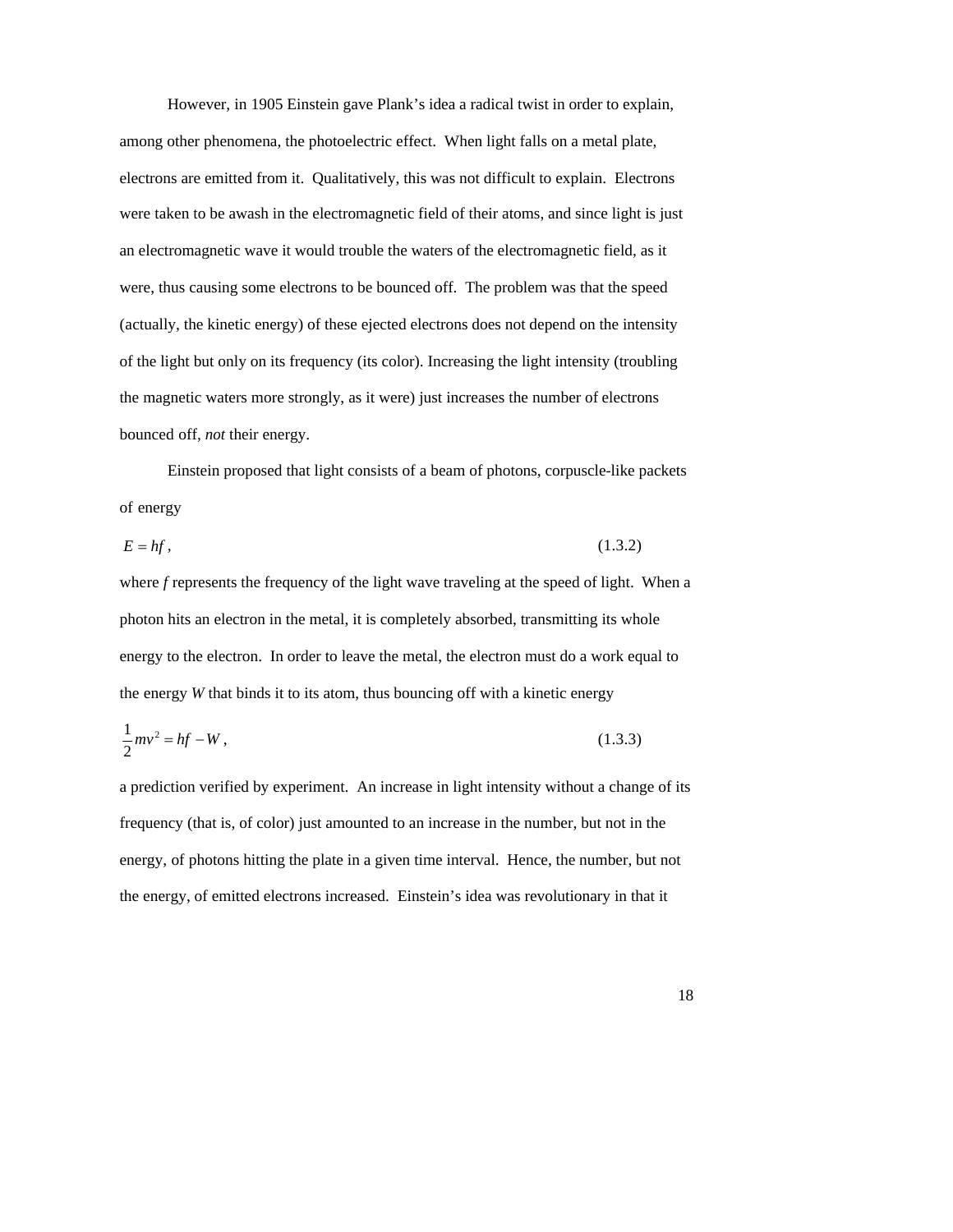endowed light, which everyone agreed to be a wave, with particle-like characteristics, thus seemingly giving it a dual nature of both particle and wave.

Before the early 1920's, few physicists accepted the existence of quanta or of photons. For example, in 1914 a group of influential German physicists, including Planck, recommended Einstein for membership of the Prussian Academy. However, they noted that the fact that Einstein "may sometimes have missed the target in his speculations, as, for example, in his hypothesis of light-quanta, cannot really be held too much against him, for it is not possible to introduce really new ideas even in the most exact sciences without sometimes taking a risk" (Quotation in Whitaker, A., (1996): 99). However, things changed in 1924.

When a beam of x-rays strikes matter, some of the radiation is scattered. While investigating the scattering of monochromatic x-rays from various materials, Compton noticed that some of the scattered radiation had lower energy (lower frequency, according to (1.3.2)) than before the scattering and that the change in wavelength depended on the angle of scattering: the closer the angle was to 90° the greater the change in wavelength. In spite of several attempts, Compton could not explain the effect that now carries his name in terms of classical electromagnetic theory, which predicted that the scattered wave should have the same wavelength as the incident wave. Eventually, he resorted to thinking of the incident radiation as a beam of photons and of the scattering process as a two-dimensional elastic collision between two particle-like things, a photon and an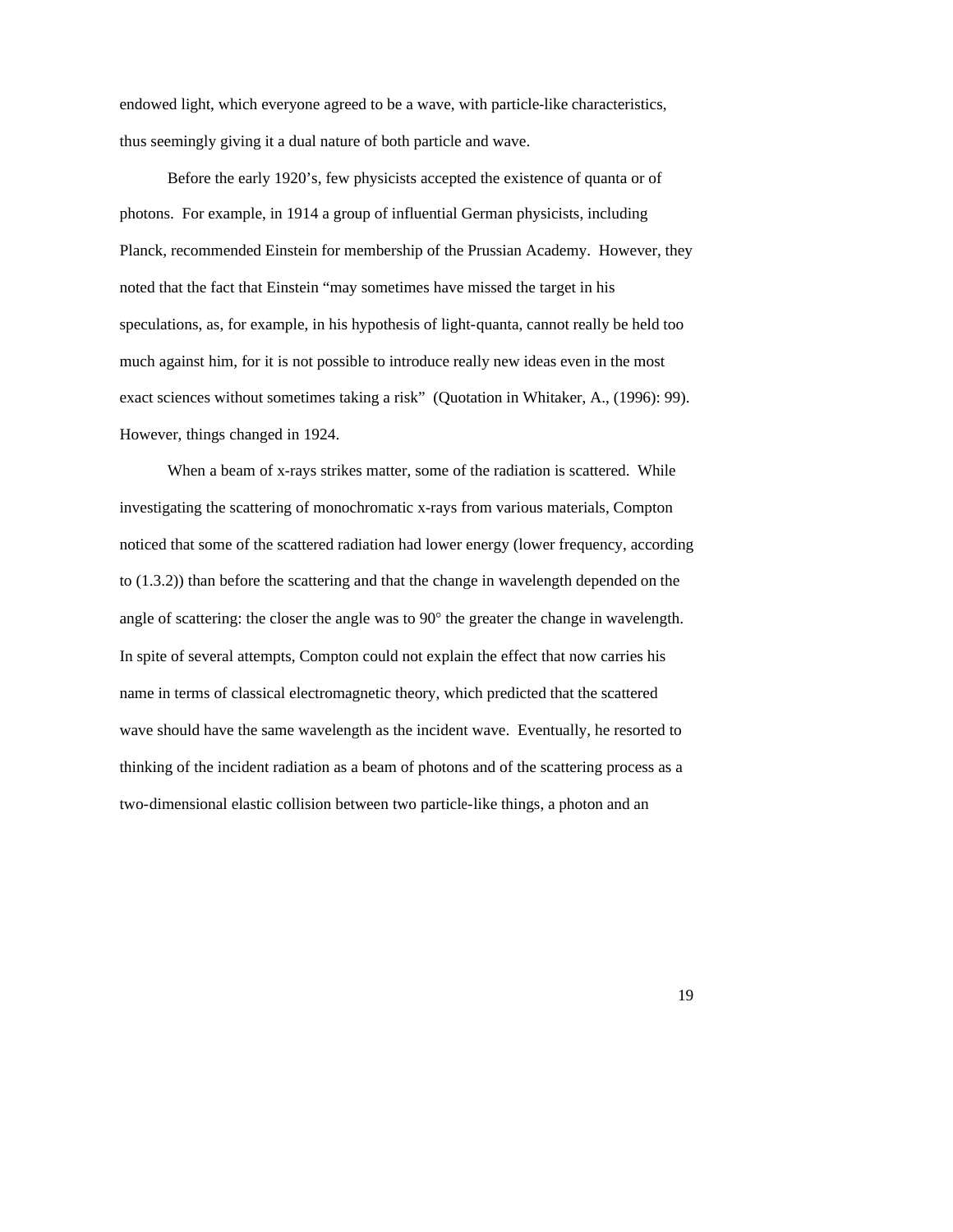electron at rest, and managed to explain the phenomenon, thus making it easier to accept that photons really exist. $10$ 

#### **1.4 Some More History: the Spectra of Elements**

The second issue directly relevant to the birth of quantum mechanics had to do with the spectra of elements. Newton had observed that if sunlight passes through a prism it decomposes into a continuous spectrum of colors. However, in 1814 Fraunhofer, observing the spectrum with a magnifying glass, noted that it is crossed by narrow dark lines at specific wavelengths. Eventually, it became clear that each element such as hydrogen, oxygen, or gold when heated, produces a light that, when passed through a prism, shows a characteristic spectral pattern. Why? A good guess was provided by Maxwell's equations, according to which an accelerated electrical charge, such as the electron, discovered in 1897, emits electromagnetic waves, that is, light. The problem was to come up with an atomic model with electrons in motion that would fit the facts.

In 1911, on the basis of results obtained by bombarding atoms with alphaparticles (two protons and two neutrons), Rutherford proposed the idea that an atom is made up by a positively charged nucleus where most of the mass of the atom is located

-

<sup>&</sup>lt;sup>10</sup> The formula Compton obtained is  $\lambda' - \lambda = \frac{h}{\lambda} (1 - \cos \theta_1)$  $\frac{n}{mc}(1-\cos\theta_1)$ .  $\lambda' - \lambda$ , the shift in

<sup>†</sup>  greater the shift in wavelength, and therefore the smaller the frequency of the scattered wavelength, depends on the photon's scattering angle  $\theta_1$ : the closer it is to 90°, the photon. The quantity *h* /*mc* is the Compton wavelength, whose value changes in relation to the mass  $m$  of the target particle ( $h/c$  is a constant).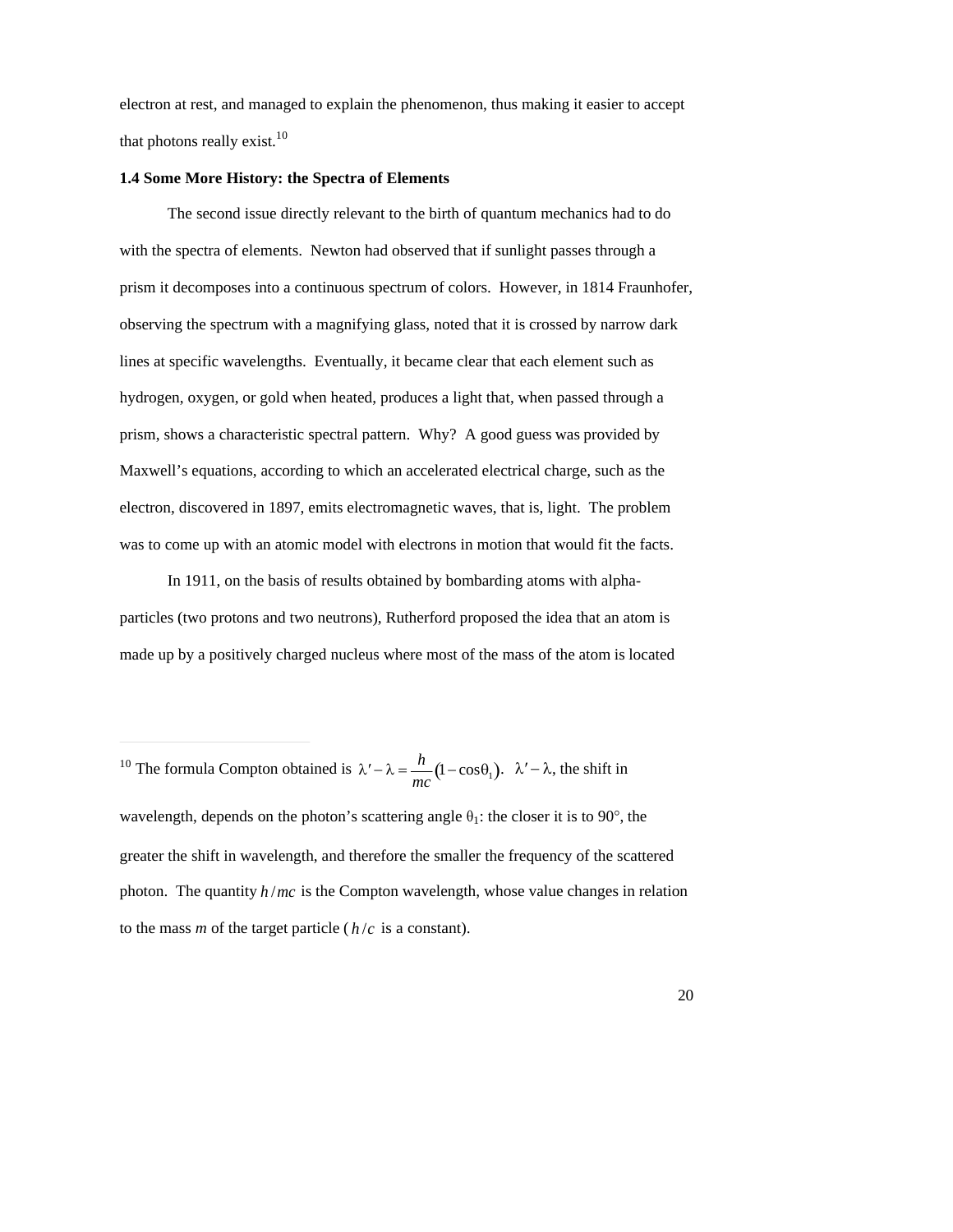plus negatively charged electrons orbiting it.<sup>11</sup> Qualitatively, then, one could say that the orbiting, and therefore accelerated, electrons produce the light of specific wavelength that compose the characteristic spectrum of each element. The problem was that since electrons emit radiation as they orbit the nucleus, they should lose energy and eventually spiral down into it while producing a continuous light spectrum. More generally, the model failed to explain the remarkable stability of atoms. For example, an atom of carbon remains an atom of carbon no matter what sort of chemical interactions it is involved in.

The solution to these problems was provided by Niels Bohr, author of the first successful quantum theory. In 1913, he published a three part article in *Philosophical Magazine*, in the first installment of which he investigated the hydrogen atom, the simplest atom of all, made up of a proton "orbited" by an electron. In effect, he assumed that the angular momentum of the electron orbiting the nucleus in a circular path is *quantized*, more precisely, an integral multiple of  $h/2\pi$ , so that

$$
mv_n r_n = n \frac{h}{2\pi},\tag{1.4.1}
$$

where *v* and *m* are the velocity and the mass of the orbiting electron, *r* the radius of the orbit, and *n* is a new quantity, the orbit's quantum number. Bohr made two further assumptions. First, when the electrons are in permitted orbits, contrary to Maxwell's

-

<sup>&</sup>lt;sup>11</sup> The magnitudes are extraordinarily small: the nucleus's dimension is about  $10^{-14}$ meters, while the atom's is about  $10^{-10}$  meters, one Ångstrom (Å). The mass of the electrical charge in that all other particles have charges that are  $0, \pm 1e, \pm 2e, \dots$ electron is very small:  $9.110 \times 10^{-31}$  *kg*. Its electrical charge,  $-e$  is a fundamental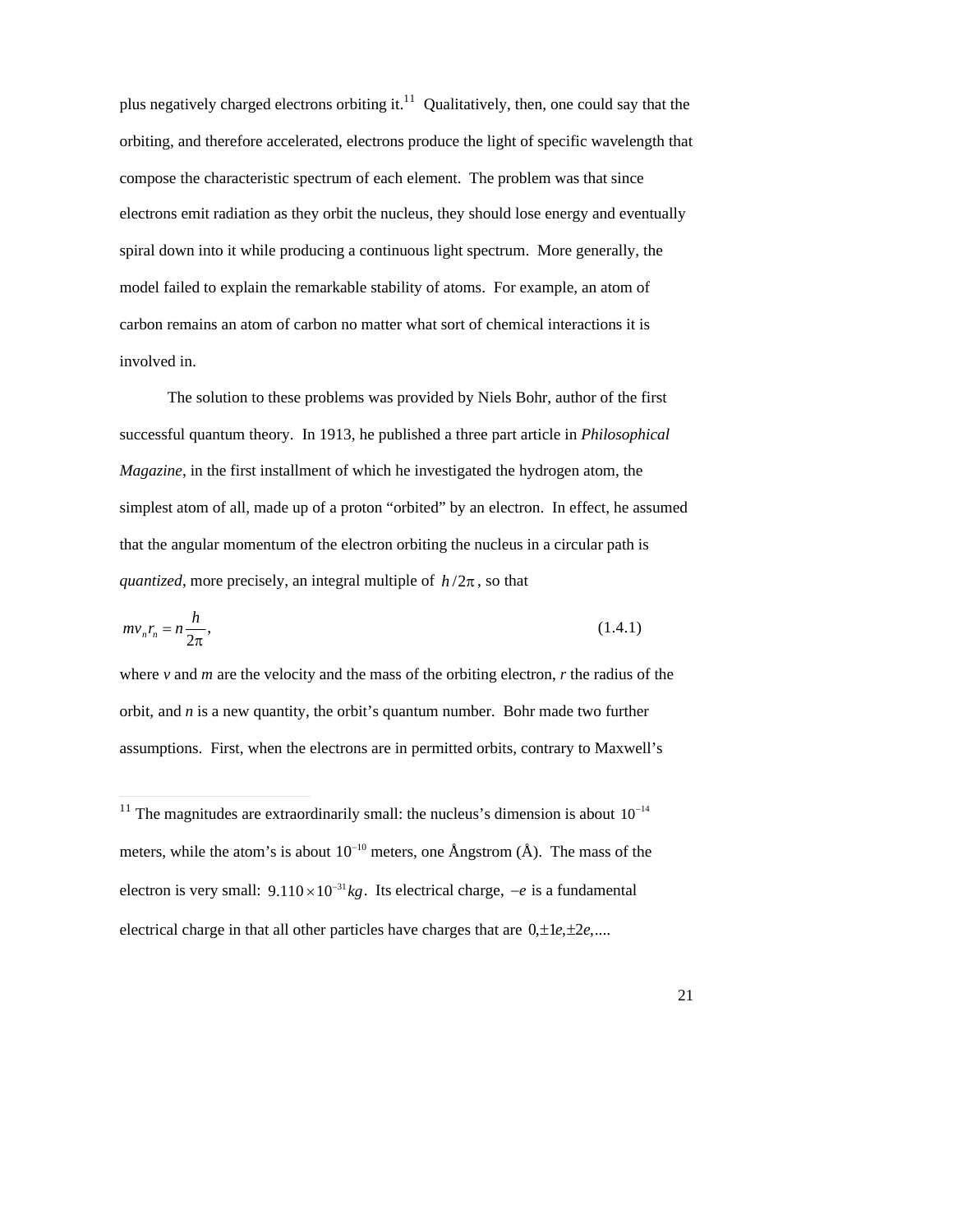laws they do not radiate energy at all, and consequently the atom is in a stationary energy state. This eliminates the spiraling down problem that afflicted Rutherford's model. Second, the transition from an energy state  $E_i$  to another energy state  $E_j$  occurs through the emission or absorption of electromagnetic waves (light) of frequency *f* according to the equation

$$
hf = E_j - E_i^{-12} \tag{1.4.2}
$$

Bohr's theory managed to explain the spectrum of hydrogen and a host of other phenomena. However, in spite of its successes, it was never fully satisfactory for it never really coped successfully with atoms more complex than hydrogen, and in some case led to seriously wrong predictions. Even when in 1915 more powerful quantization techniques, developed by Wilson and Sommerfeld, allowed a very accurate analysis of the Hydrogen atom (the fine-structure of the Hydrogen atom), many of these problems did not go away. It became necessary to allow half-integral values for quantum numbers, and even so, the theory was unable to deal with relatively simple atoms such as helium. Nor was it possible to provide quantitative predictions of the probability of transition from a stationary state to another with the emission or the absorption of a photon. Even when in 1921-23 Bohr produced a new theory turning the orbits of the electrons into Keplerian ellipses, the predicted spectrum of helium, the simplest atom after hydrogen, failed to agree with observation. More fundamentally, Bohr's theory was a classical theory with quantization tacked on, a sort of unholy combination of contrasting views.

# **1.5 Heisenberg, Schrödinger, and Dirac**

-

<sup>12</sup> So, even if Bohr would not have liked it, one could say that the transition from  $E_i$  to

 $E_j$  occurs through the absorption or emission of a photon.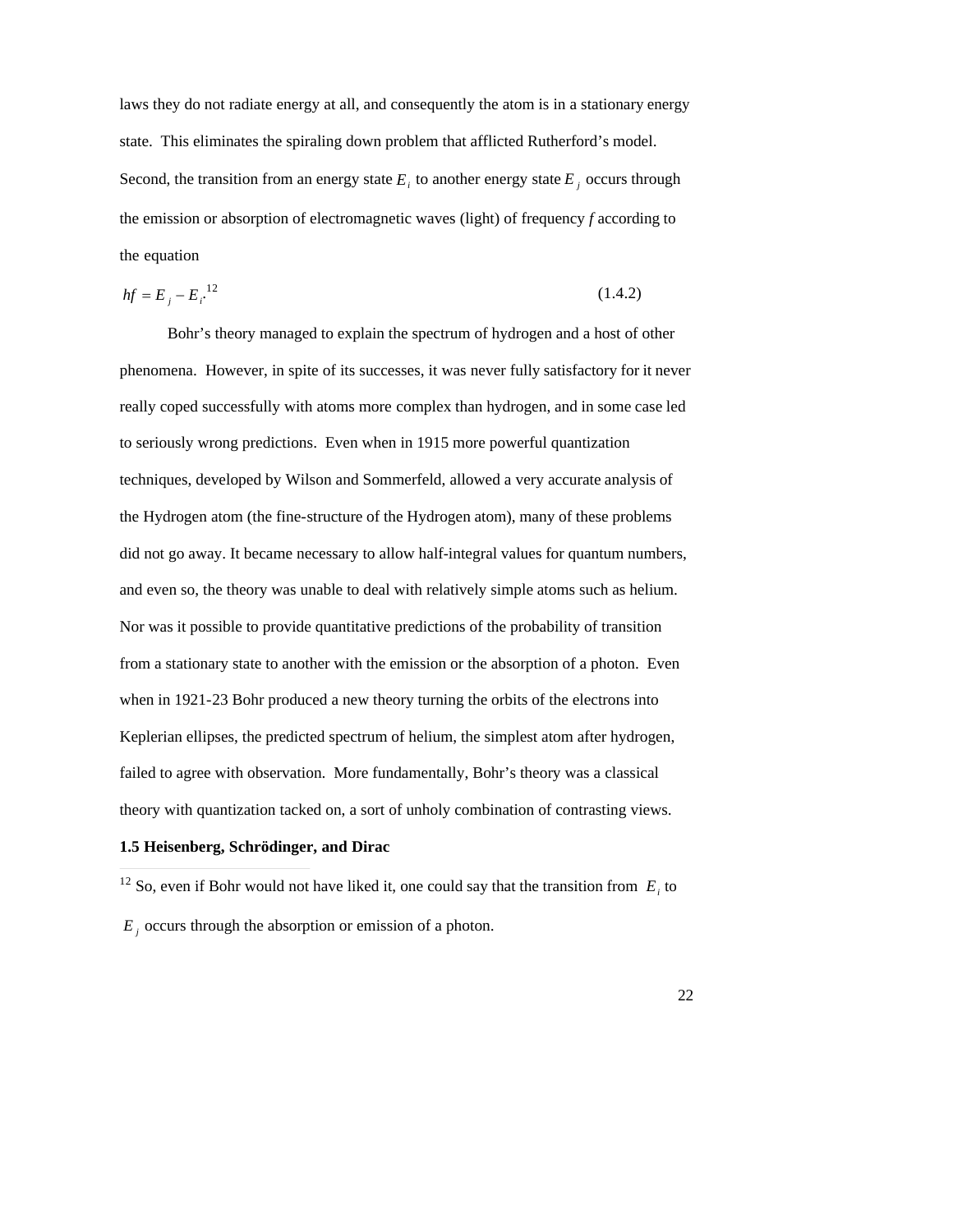The years 1925-26 saw the appearance of two new physically equivalent theories that form the core of contemporary quantum mechanics. The first was produced by Werner Heisenberg and quickly developed by him, Wolfgang Pauli, Pascual Jordan, Max Born, and Bohr. They constituted a close group of physicists in constant contact with each other and with common intellectual sources: Heisenberg and Pauli had been Sommerfeld's students, both worked with Born at Göttingen and with Bohr in Copenhagen. Heisenberg, like Pauli, held the empiricist view that the role of physics is to deal with properties that can be experimentally observed, and therefore was critical of Bohr's unobservable electronic orbits. Partly for this reason, while studying the light emitted by an atom hit by a light beam of a given frequency, instead of appealing to the unobservable frequencies of the electrons' orbits, he concentrated on the frequencies of emitted radiation.

In June 1925, while recuperating from a serious attack of hayfever on the island of Heligoland, he produced what amount to the first version of matrix mechanics. In fact, however, it was Born who realized that the mathematical items Heisenberg used are matrices, and in September of the same year he submitted, with Jordan, a paper in which Heisenberg's new mechanics was extended and explicitly presented in matrix form.<sup>13</sup> Later in the year, Heisenberg, Born, and Jordan co-authored a famous paper (the "three-

-

 $13$  Born, in a letter to Einstein of March 31, 1948 claims that "Heisenberg did not even know what a matrix was in those days (he was my assistant, that is how I know)" (Born, M., (ed.) (1971): 166). Perhaps, however, this remark should be taken with a grain of salt, since at the time Born was upset with Heisenberg, whom he considered still to be "…as pleasant and intelligent as ever, but noticeably 'Nazified'."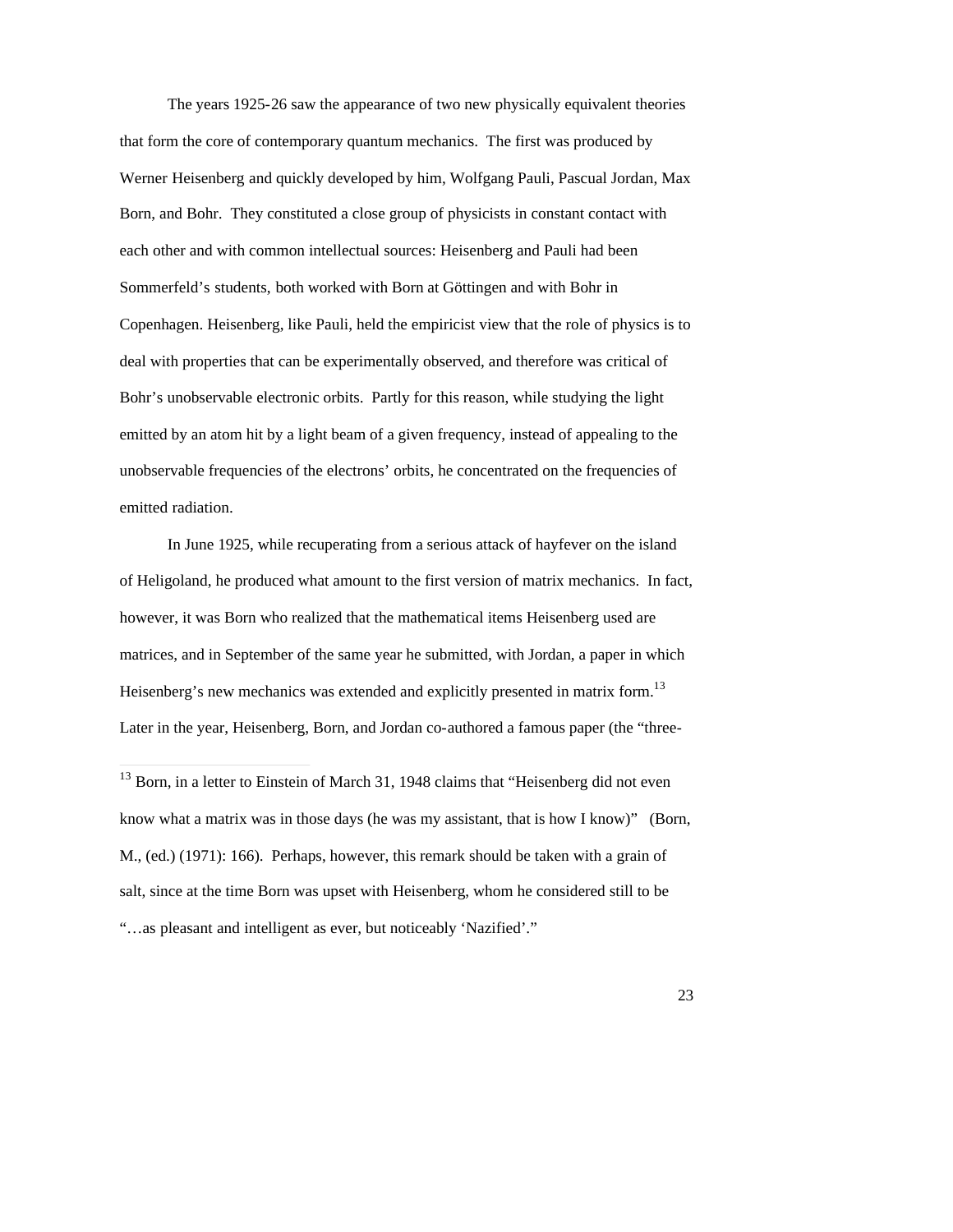men" paper) giving an even more comprehensive account of the theory that, within a few months, was shown by Pauli to be able to deal with the hydrogen atom.

The second theory was invented by Erwin Schrödinger. His work was stimulated by de Broglie, who in 1924 had assumed that as light (radiation) is particulate, so particles are wavy. Each particle of mass *m* and velocity *v* is associated to a wave of wavelength

$$
\lambda = \frac{h}{mv} \tag{1.5.1}
$$

and has energy

-

$$
E = hf, \tag{1.5.2}
$$

just as Einstein's photons.

Although de Broglie's work was ignored by most German physicists, it did impress Einstein and, through him, Schrödinger.<sup>14</sup> In late 1925, Schrödinger worked on a new wave theory based on de Broglie's ideas and in the summer of the following year he came up with another type of mechanics based not on matrices, but on an equation whose solution is a wave function containing information about the particle under study.

 $14$  The relations between French and German physicists had been especially bad since the beginning of WWI. More generally, from 1919 to 1928 German scientists were not allowed to attend most international conferences. Einstein was one of the few exceptions because of his pacifism and of his holding a Swiss passport (he had double citizenship, German and Swiss). Even so, in 1922 he had to cancel a lecture at the Paris Academy of Sciences because thirty members had stated they would walk out as soon as he entered the room (Kragh, H., (1999): 143-48).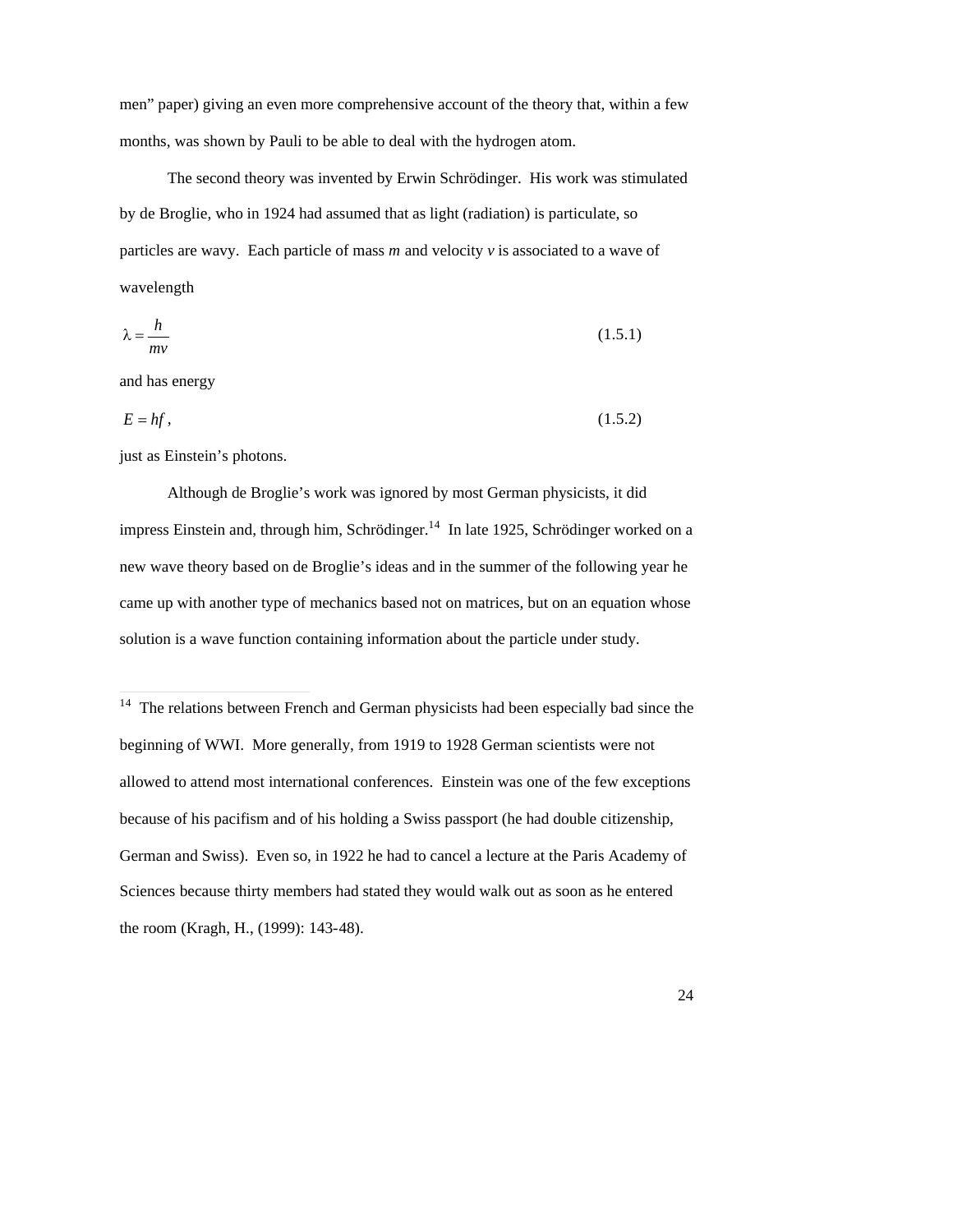Although Schrödinger's early interpretation of the wave function proved problematic, later in the same year Born managed to provide for it the statistical interpretation that is now standard, while in the meantime Schrödinger showed that his mechanics and Heisenberg's are empirically equivalent.

Almost contemporaneously with Heisenberg's work, in the fall of 1925, Paul Dirac produced his own algebraic version of quantum mechanics, known as *q*-number algebra, which reproduced many of the results obtained by Born, Heisenberg, and Jordan by using Heisenberg's matrix mechanics. One year later, in late 1926, Dirac and Jordan independently developed a general formalism in which the states of quantum particles are represented by vectors in an abstract (purely mathematical) space. So, within the span of two years the central tenets and the basic formalism of quantum mechanics were developed. In a short time, quantum mechanics was extended to nuclear physics, when in 1928 George Gamow in Göttingen and Ronald Gurney and Edward Condon in Princeton independently managed to explain the process whereby radioactive elements produce alpha-particles.

Although, as we saw, the development of quantum mechanics was associated with the explanation of phenomena arising from the structure of atoms, the easiest way to begin to appreciate the strange nature of the quantum world is to consider two simple and well-known thought experiments.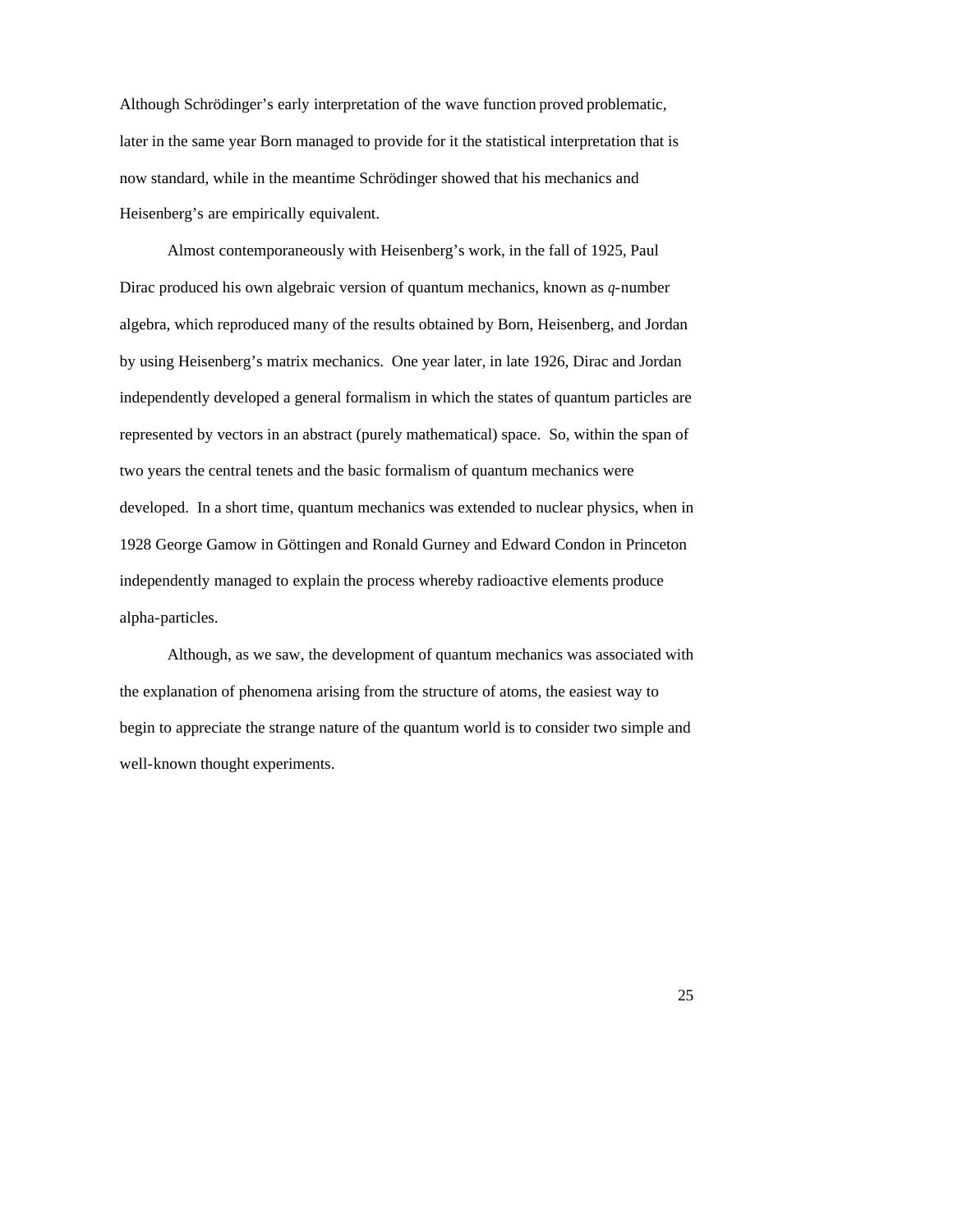## **1.6 A Double Slit Experiment with Quantum Particles**

Let us see what happens if we perform the double-slit experiment with quantum particles, say electrons  $(Fig. 1)$ .<sup>15</sup> When both slits are open, the probability distribution is identical to that for wave energy or light intensity, that is, the same distribution as in Young's double slit experiment. This intimates that electrons are akin to waves. However, electrons have a definite mass, and once an electron gets to the detection device, it does not behave like a wave but like a marble in the sense that it is not smeared all over the plate, but localized like a discrete lump. This intimates that electrons are akin to marbles.<sup>16</sup> So, perhaps the wave-like probability distribution is due to some sort of interaction among the lumpy, particle-like electrons bouncing off each other near the slits. However, the wave-like patterns persists even if we slow down the rate of electrons to such an extent that only one electron reaches the barrier at any given time, thus eliminating all possibility of electrons hitting each other. So, it looks as if electrons are particle-like after all but their probability distribution at the plate is wave-like.

Let us try, then, to see for any given particle-like electron whether it goes through slit A or slit B or, perhaps, splits into two parts, one going through A, the other through B, and then recomposes between the barrier and the plate, or it follows some other path.

 $\overline{1}$ 

<sup>&</sup>lt;sup>15</sup> The experiment with electrons has been carried out and the results were those predicted by quantum mechanics (Greenstein, G., and Zajonc, A., (1997): 1). The same experiment has been performed using neutrons, helium and sodium atoms. Their classic description is in Feynman, R. P., Leighton, R. B., Sands, M., (1963), vol. III, sections 1.2 and 1.3. <sup>16</sup> For what is worth, when imaged by using a scanning tunneling microscope, atoms even look lumpy, like marbles.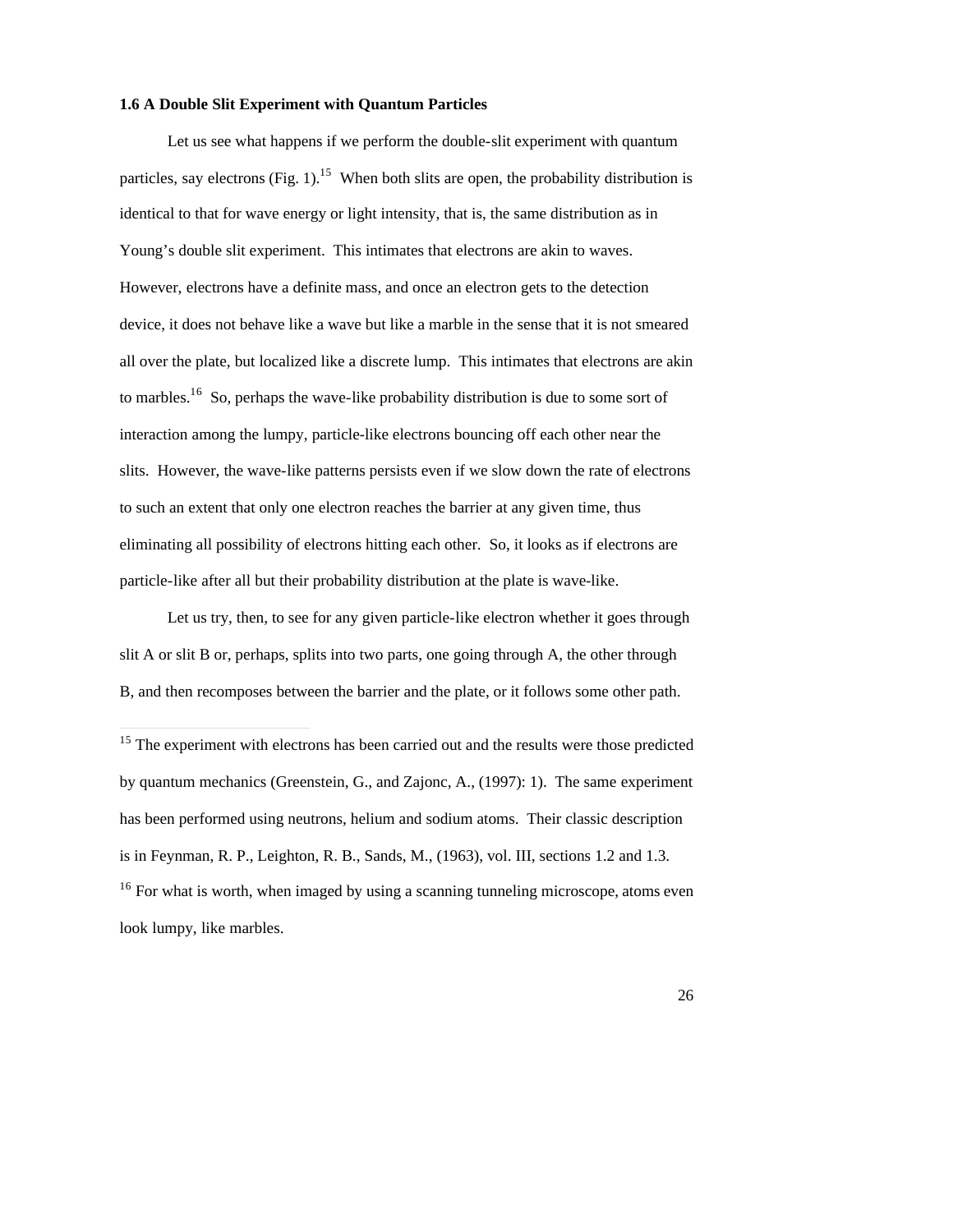We can place detection devices near the slits, register what happens on a counter and look at the results. They record that every time an electron goes through the barrier it is through A or B and never through both. In addition, no electron is detected as arriving at the plate but by going through A or B.

However, something funny happens once we start the observation (once the detection devices near the slits are recording): the probability distribution at the plate changes from the wave-like pattern to the marble pattern (c) in figure 1. Perhaps, the measurement disturbs the electrons that are measured. To avoid this possibility, let us remove the A-slit detector and keep only the B-slit detector going. Hence, when the detector registers nothing, but plate P does, an electron that presumably has not been disturbed by any measurement has gone though slit A. It turns out that the distribution pattern is still marble-like. That is, any sort of measurement or detection, even apparently innocuous, changes the distribution from wave-like to particle-like. All of this is very puzzling and beyond the capacity of classical physics to explain or predict.

#### **1.7 A Spin-half Experiment**

As a rigid mass moving in a loop or spinning on itself has mechanical angular momentum, so an electrically charged particle moving in a loop (for example, an electron 'orbiting' its atom's nucleus) or 'spinning' on itself (a bit like the Earth spinning on its axis) has magnetic momentum. We have, then, an orbital magnetic momentum and a spin magnetic momentum. If we shoot a particle with magnetic angular momentum through an inhomogeneous magnetic field, it will be deflected in proportion to its angular momentum. The Stern-Gerlach apparatus is constituted by a magnet that creates an

**Formatted**

**Formatted**

**Formatted**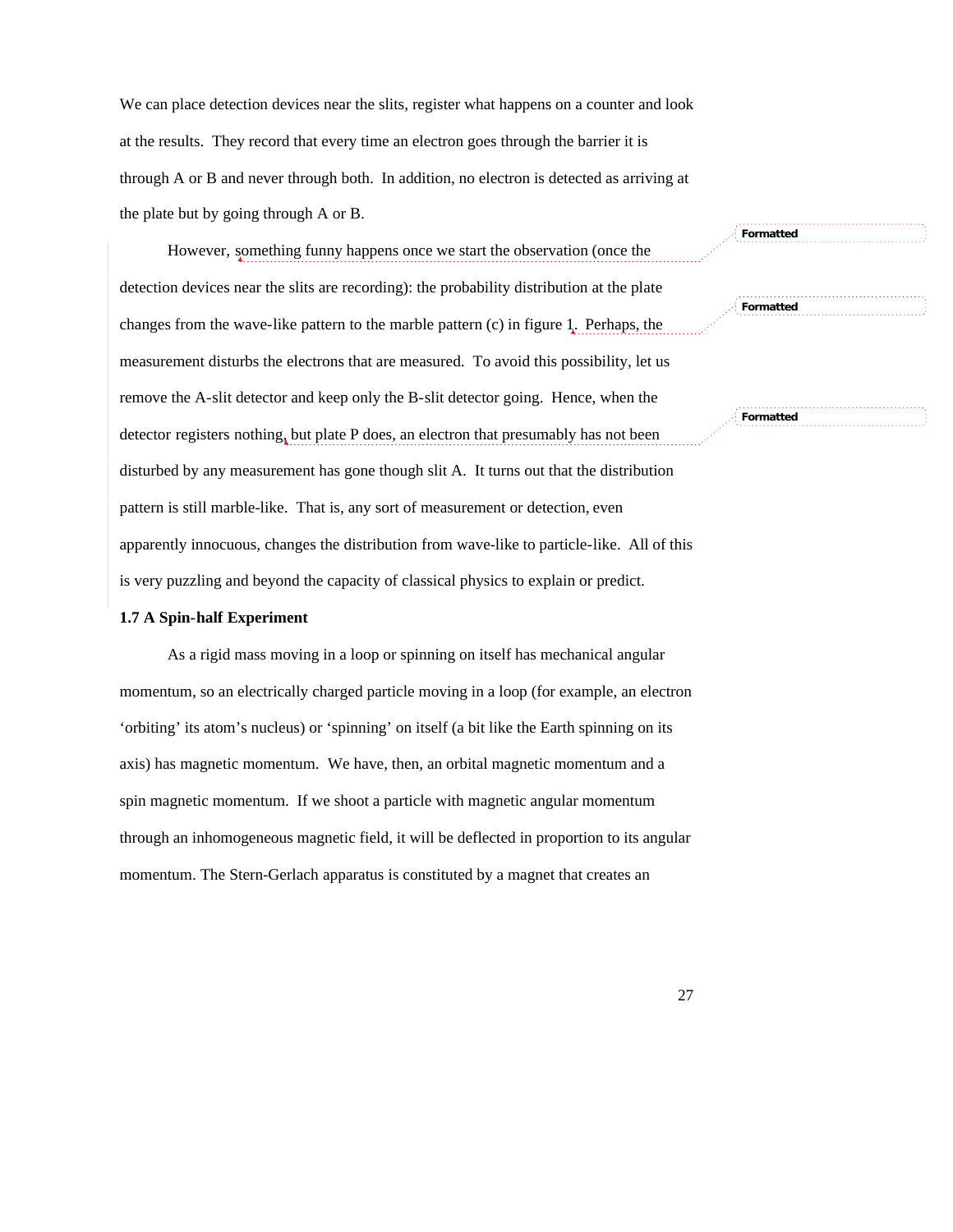inhomogeneous magnetic field and a detector D registering the deflections of the trajectories of particles shot trough the field (Fig. 3).



**Figure 3**

If we shoot neutral atoms through the Stern-Gerlach apparatus, their deflections cannot be explained simply by appealing to the orbital magnetic momentums of their electrons but they can be explained by assuming that electrons have spin (or something producing the same results as spin) as well. As an aid to the imagination, then, we can then think of the motions of an electron in an atom as *roughly* analogous to the revolution of the Earth about the Sun and to the spinning of the Earth on its axis.

For reasons that will become clear later, we can properly work only with one component of the spin of an electron at a time; in other words, either we work with *S<sup>x</sup>* , the three mutually perpendicular Cartesian axes. It turns out that every time we measure the component of the electron's spin in the *x*-direction, or  $S_z$ , or  $S_y$ , where *x*, *y*, and *z* are the magnitude of a component of an electron's spin we obtain only one of two results,

namely,  $+\frac{\hbar}{2}$  or  $-\frac{\hbar}{2}$ .<sup>17</sup> 2 2 or  $-\frac{\hbar}{2}$ .<sup>17</sup> Suppo 2<sup>11</sup> <sup>17</sup> Suppose now that we perform a measurement of  $S_z$  on many

 $\ddot{\hspace{1cm}}$  2 electrons and set aside a thousand for which we have obtained  $S_z = \frac{\hbar}{2}$ . Let us can 2 . Let us call this

 $2\pi$ .  $\frac{17}{h}$  (h-bar) is Plank's original constant divided by  $2\pi$ .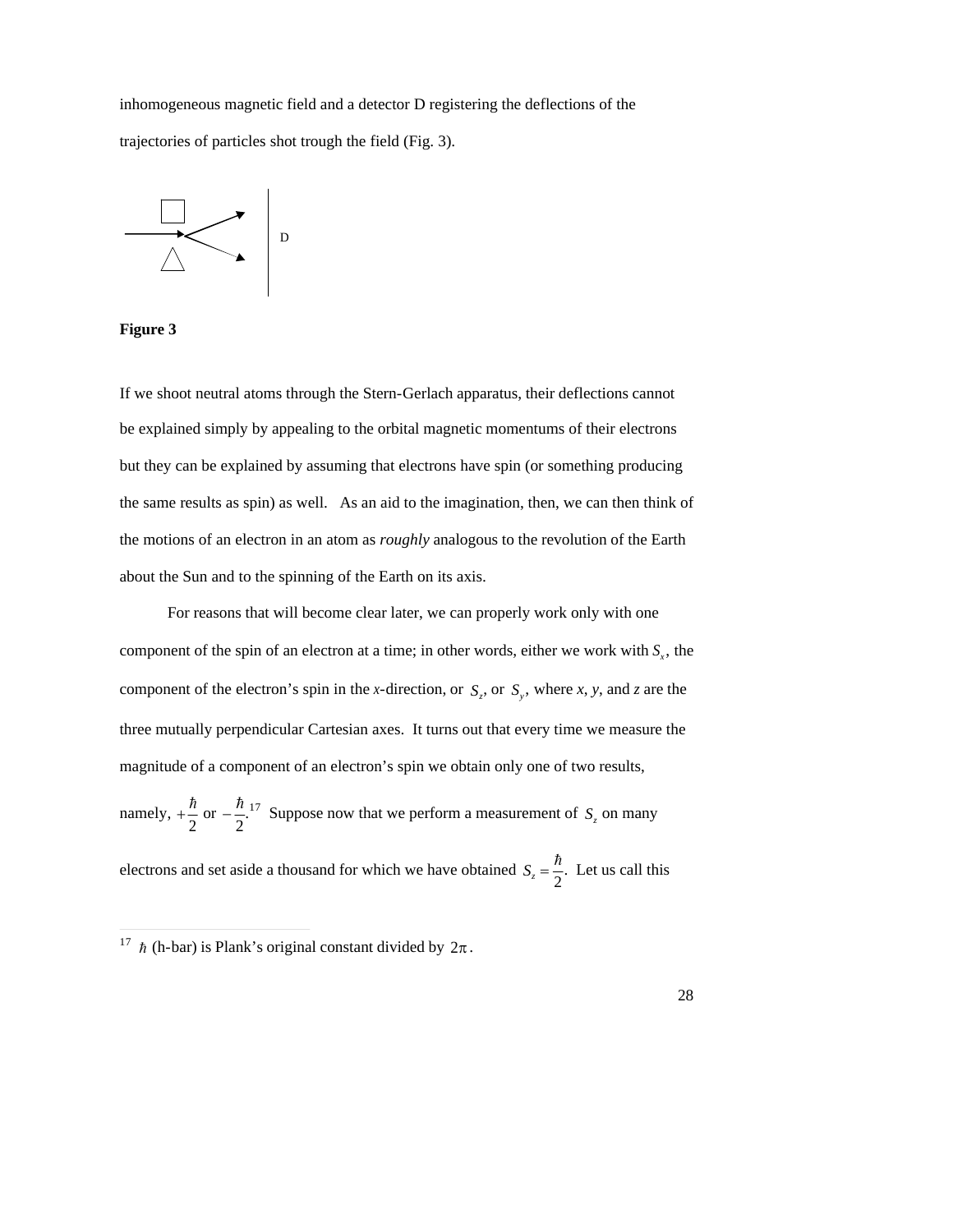group of electrons "the *z*-spin-up ensemble," or more simply "the  $|\uparrow_z\rangle$  ensemble," and its members " $\left|\int_{z}\right\rangle$  electrons." Not surprisingly, if we measure  $S_z$  again on the  $\left|\int_{z}\right\rangle$  electrons, we obtain  $S_z = \frac{\hbar}{2}$  all the tim 2 all the times. However, if we measure  $S_x$ , we get  $S_x = \frac{\hbar}{2}$  50% of th 2 50% of the times and  $S_x = -\frac{\hbar}{2}$  50% of th result be members of the  $\ket{\downarrow_x}$  (*x*-spin-down) ensemble. Curiously, if we take the 500  $\ket{\uparrow_x}$ 2 50% of the times. Now let us make the electrons for which we got the former result be members of the  $|\uparrow_x\rangle$  ensemble, and those for which we got the latter electrons and we measure  $S_z$ , we get  $S_z = \frac{\hbar}{2}$  50% of the  $S_z = -\frac{\hbar}{2}$  50% of the tim 2 50% of the times (that is, 250 times) and 2 50% of the times. We obtain exactly the same outcome if we use the 500  $\ket{\psi_x}$ electrons instead of the  $|\uparrow_x\rangle$  electrons. Hence, we expect that if we put together the  $\psi_x$  and the  $\ket{\uparrow_x}$  electrons and measure  $S_z$ , we obtain  $S_z = \frac{\hbar}{2}$  50% of th  $\frac{1}{2}$   $\frac{1}{2}$ 2 50% of the times (that is, 500 times) and  $S_z = -\frac{\hbar}{2}$  50% of the 2 50% of the times. Indeed, when we perform the measurement that is exactly what we get.

Suppose now that we construct a Stern-Gerlach device SGX (in effect, a Stern-Gerlach apparatus without the detector D) that sorts electrons shot though it by sending them on two different paths, A and B, and that by testing we can assure ourselves that when  $S_x$  is measured all the electrons on path A return  $S_x = \frac{\hbar}{2}$  and all the  $\mathbf{f}$ 2 and all the electrons on path B return  $S_x = -\frac{\hbar}{2}$ . Now, w a device R that recombines them.  $\nu$ 2 Now, we shoot a  $|\uparrow_z\rangle$  ensemble through a SGX, after we have placed deflectors  $D_1$  and  $D_2$ , so that all the electrons on paths A and B eventually end up into a device R that recombines them, with the result that all the electrons stream out of R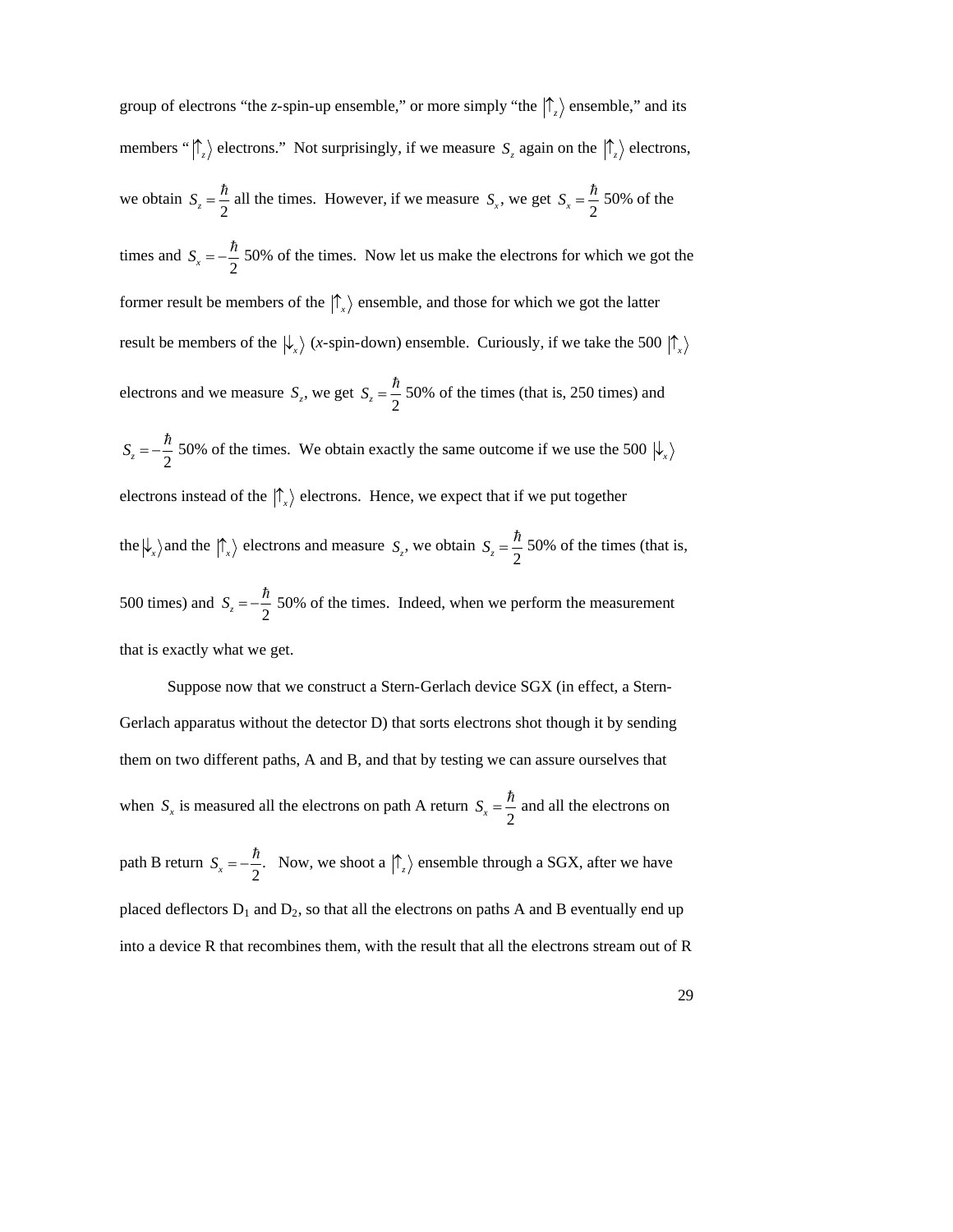on the same path C (Fig. 4).<sup>18</sup> We can satisfy ourselves that neither the deflectors nor the device R affect  $S<sub>x</sub>$  by noticing that if we block path A, all the electrons on C return

$$
S_x = -\frac{\hbar}{2}
$$
 and if we block path B, they return  $S_x = \frac{\hbar}{2}$ .





Suppose now that we perform some  $S<sub>x</sub>$  measurements on the electrons on C without

blocking either path A or path B. Not surprisingly, if we measure  $S_x$  we get  $S_x = \frac{\hbar}{2}$  50% of the times and  $S_x = -\frac{h}{2}$  50% of the times. As we know from b 2 50% 2 50% of the times. As we know from before, when measured for  $S_x$ , 50% of  $\left\langle \uparrow_z \right\rangle$  electrons return  $S_x = \frac{\hbar}{2}$  and 50% 2 and 50% return  $S_x = -\frac{\hbar}{2}$ . Since the 2 . Since the deflectors and R do not affect  $S<sub>x</sub>$ , the result is exactly what we would expect.

However, if we measure  $S_z$ , we are in for a surprise, for *all* the electrons on path  $\hbar$ C return  $S_z = \frac{\hbar}{2}$ . This res 2 . This result is very strange. Since every electron on A, when measured,

 $\frac{18}{18}$  This  $18$  This standard example is discussed in Albert, D. Z., (1992) and Barrett, J., A., (1999).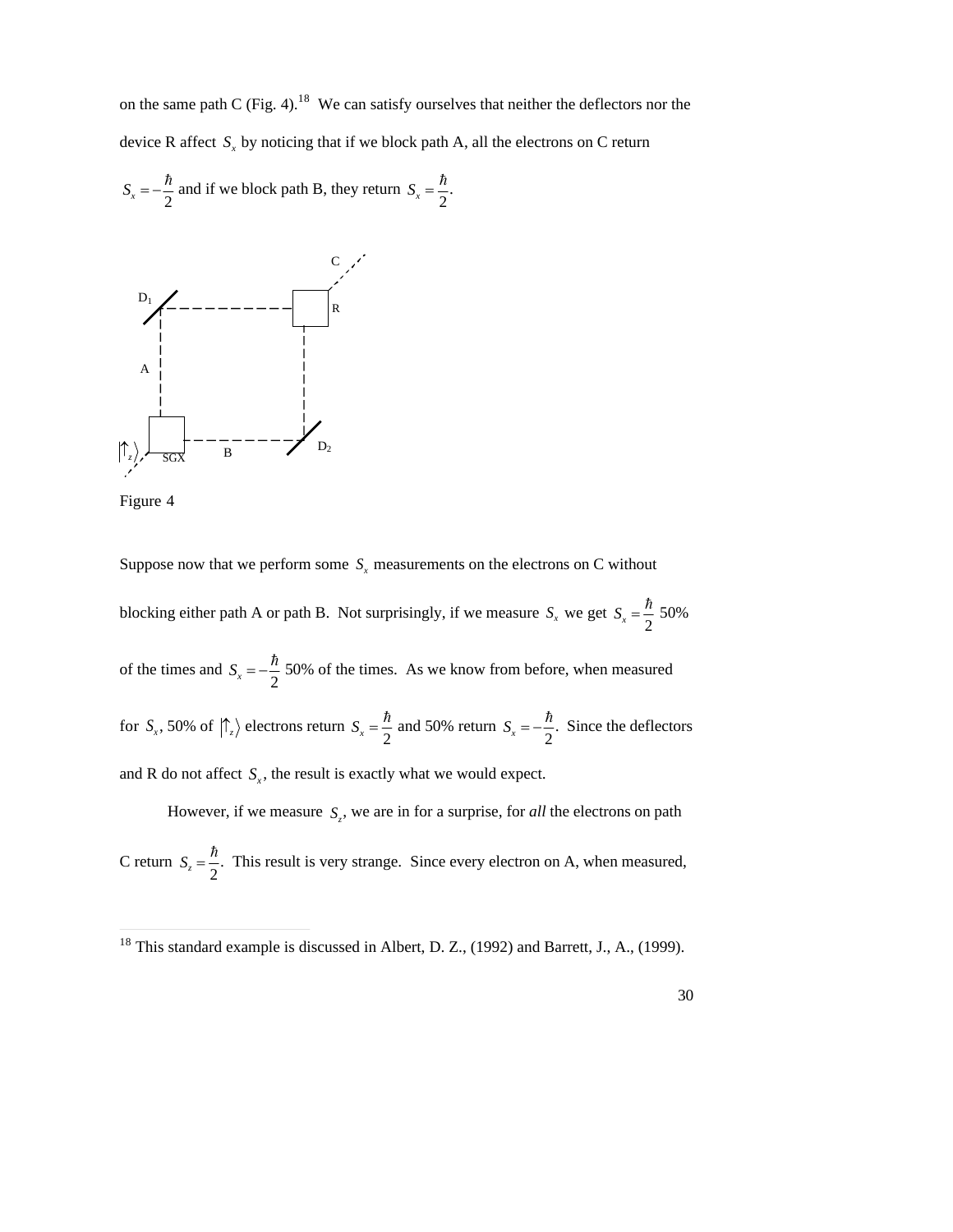returns  $S_x = \frac{\hbar}{2}$ , we exped  $2^{7}$ , we expect the electrons on A to be  $|\uparrow_x\rangle$  electrons; similarly, since every

 $\sim$  2 electron on B, when measured, returns  $S_x = -\frac{\hbar}{2}$ , we expect  $\begin{pmatrix} 2 & 2 \end{pmatrix}$  $2^{7}$ , we expect the electrons on B to be  $\ket{\downarrow_x}$ electrons. As 50% of  $|\hat{\Gamma}_x\rangle$  electrons return  $S_z = \frac{\hbar}{2}$  and 50% 2 and 50% return  $S_z = -\frac{\hbar}{2}$ , and the s  $2^{7}$ , and the same is true for  $\ket{\downarrow_x}$  electrons, we would expect only half of the electrons on C to return  $S_z = \frac{\hbar}{2}$ . It looks 2 . It looks as if the electrons on A are not  $\ket{\uparrow}_x$  electrons and those on B are not  $\ket{\downarrow}_x$ † 1950)<br>1950 – Alexandr Holly, fransk politiker<br>1950 – Alexandr Holly, fransk politiker electrons, although it is hard to see what else they could be since every time we measure  $S_x$  on an electron on A we obtain  $S_x = \frac{\hbar}{2}$  and every 2 and every time we measure  $S<sub>x</sub>$  on an electron on B we obtain  $S_x = -\frac{\hbar}{2}$ . 2 .

 $\hbar$ Suppose now that we check all the electrons on path A, verify that each returns  $S_x = \frac{\hbar}{2}$ , and then  $2^{7}$ , and then send them along A, while leaving the electrons on B unchecked.

Strangely, 50% of the electrons on C will return  $S_z = \frac{\hbar}{2}$  and 50% only determine the position of electrons on A without disturbing those on B. Indeed, we 2 and 50% will return  $S_z = -\frac{\hbar}{2}$ . 2 . Even more extraordinarily, we get the same result if we do not measure spin at all and get the same outcome if we block either path A or B. At this point we might think that the strange results are due to interactions among the electrons; however, this suggestion is unsatisfactory because we obtain exactly the same results even if at any given time there is only one electron in the whole apparatus. In short, if paths A and B are open and we do not check on the electrons on them, all the electrons on C return  $S_z = \frac{\hbar}{2}$ ; if we blo  $2^{7}$ ; if we block a